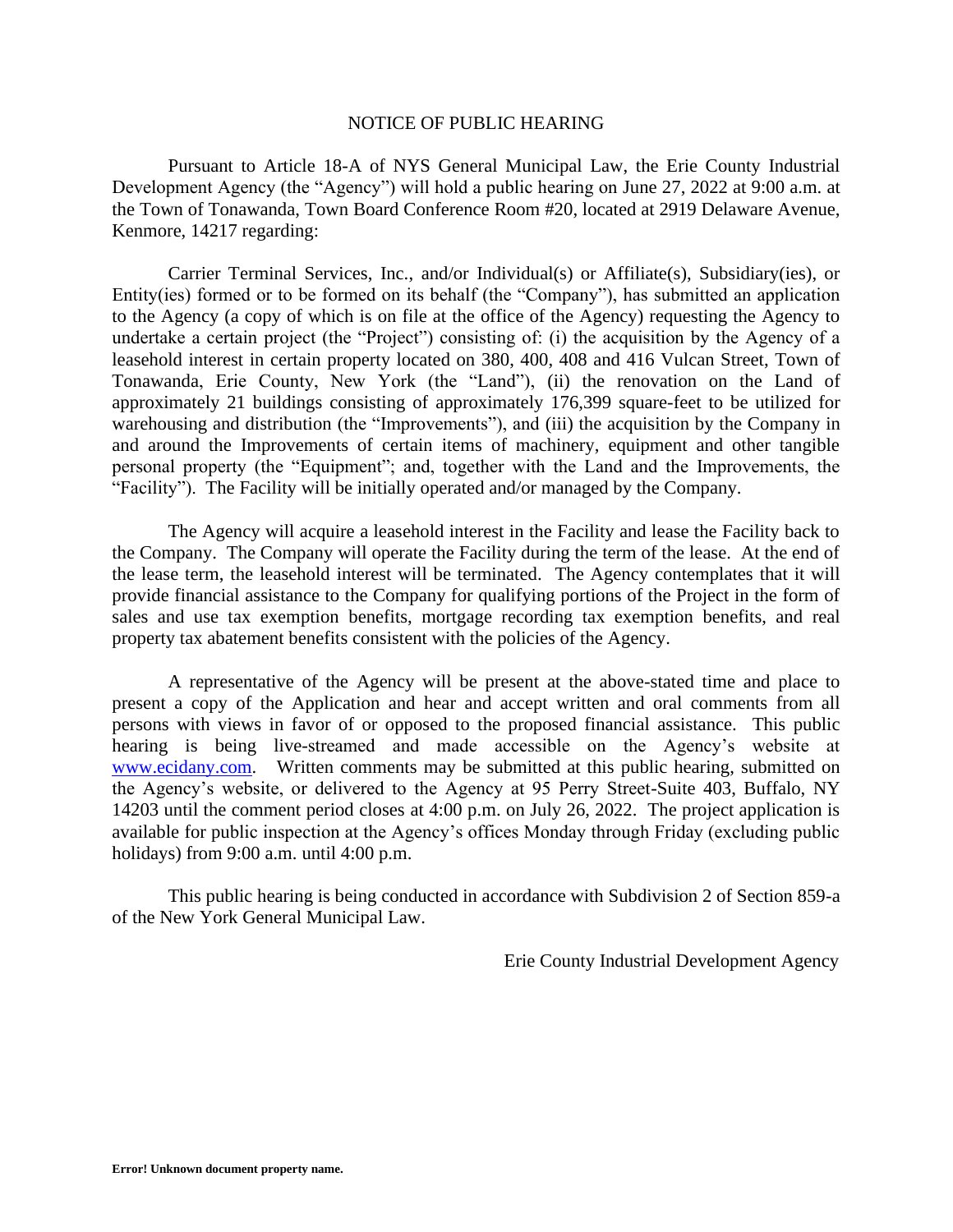

## **380 Vulcan**

Instructions and Insurance [Requirements](https://www.ecidany.com/documents/tax_incentives_app/Instructions_and_Insurance_Req.PDF) Document

## **Section I: Applicant Background Information**

Please answer all questions. Use "None" or "Not Applicable" where necessary. Information in this application may be subject to public review under New York State Law.

## Applicant Information - Company Receiving Benefit

| <b>Project Name</b>        |                                            | 380 Vulcan Street                                                                                                                                                                                                                                                                    |  |  |  |
|----------------------------|--------------------------------------------|--------------------------------------------------------------------------------------------------------------------------------------------------------------------------------------------------------------------------------------------------------------------------------------|--|--|--|
| <b>Project Summary</b>     |                                            | Repurpose old vacant buildings on the property to bring them back to life and back to the tax<br>rolls by doing major repair and investment. Obtaining CO's and use for warehousing and<br>distribution to have the opportunity to grow our business into the space for our company. |  |  |  |
| <b>Applicant Name</b>      |                                            | Carrier Terminal Services, Inc.                                                                                                                                                                                                                                                      |  |  |  |
| <b>Applicant Address</b>   |                                            | 2299 Kenmore Ave                                                                                                                                                                                                                                                                     |  |  |  |
| <b>Applicant Address 2</b> |                                            |                                                                                                                                                                                                                                                                                      |  |  |  |
| <b>Applicant City</b>      |                                            | <b>Buffalo</b>                                                                                                                                                                                                                                                                       |  |  |  |
| <b>Applicant State</b>     |                                            | New York                                                                                                                                                                                                                                                                             |  |  |  |
| <b>Applicant Zip</b>       |                                            | 14207                                                                                                                                                                                                                                                                                |  |  |  |
| Phone                      |                                            | (716) 876-2235                                                                                                                                                                                                                                                                       |  |  |  |
| Fax                        |                                            |                                                                                                                                                                                                                                                                                      |  |  |  |
| E-mail                     |                                            | jcasullo@speedgs.com                                                                                                                                                                                                                                                                 |  |  |  |
| Website                    |                                            | speedgs.com                                                                                                                                                                                                                                                                          |  |  |  |
| <b>NAICS Code</b>          |                                            | 493110                                                                                                                                                                                                                                                                               |  |  |  |
|                            | <b>Business Organization</b>               |                                                                                                                                                                                                                                                                                      |  |  |  |
| <b>Type of Business</b>    |                                            | Corporation                                                                                                                                                                                                                                                                          |  |  |  |
| <b>Year Established</b>    |                                            | 1982                                                                                                                                                                                                                                                                                 |  |  |  |
|                            | State in which Organization is established | New York                                                                                                                                                                                                                                                                             |  |  |  |
|                            | <b>Individual Completing Application</b>   |                                                                                                                                                                                                                                                                                      |  |  |  |
| Name                       | Joey Casullo                               |                                                                                                                                                                                                                                                                                      |  |  |  |
| <b>Title</b>               |                                            |                                                                                                                                                                                                                                                                                      |  |  |  |
| <b>Address</b>             | 2299 Kenmore Ave                           |                                                                                                                                                                                                                                                                                      |  |  |  |
| <b>Address 2</b>           |                                            |                                                                                                                                                                                                                                                                                      |  |  |  |
| City                       | Buffalo                                    |                                                                                                                                                                                                                                                                                      |  |  |  |
| <b>State</b>               | New York                                   |                                                                                                                                                                                                                                                                                      |  |  |  |
| Zip                        | 14207                                      |                                                                                                                                                                                                                                                                                      |  |  |  |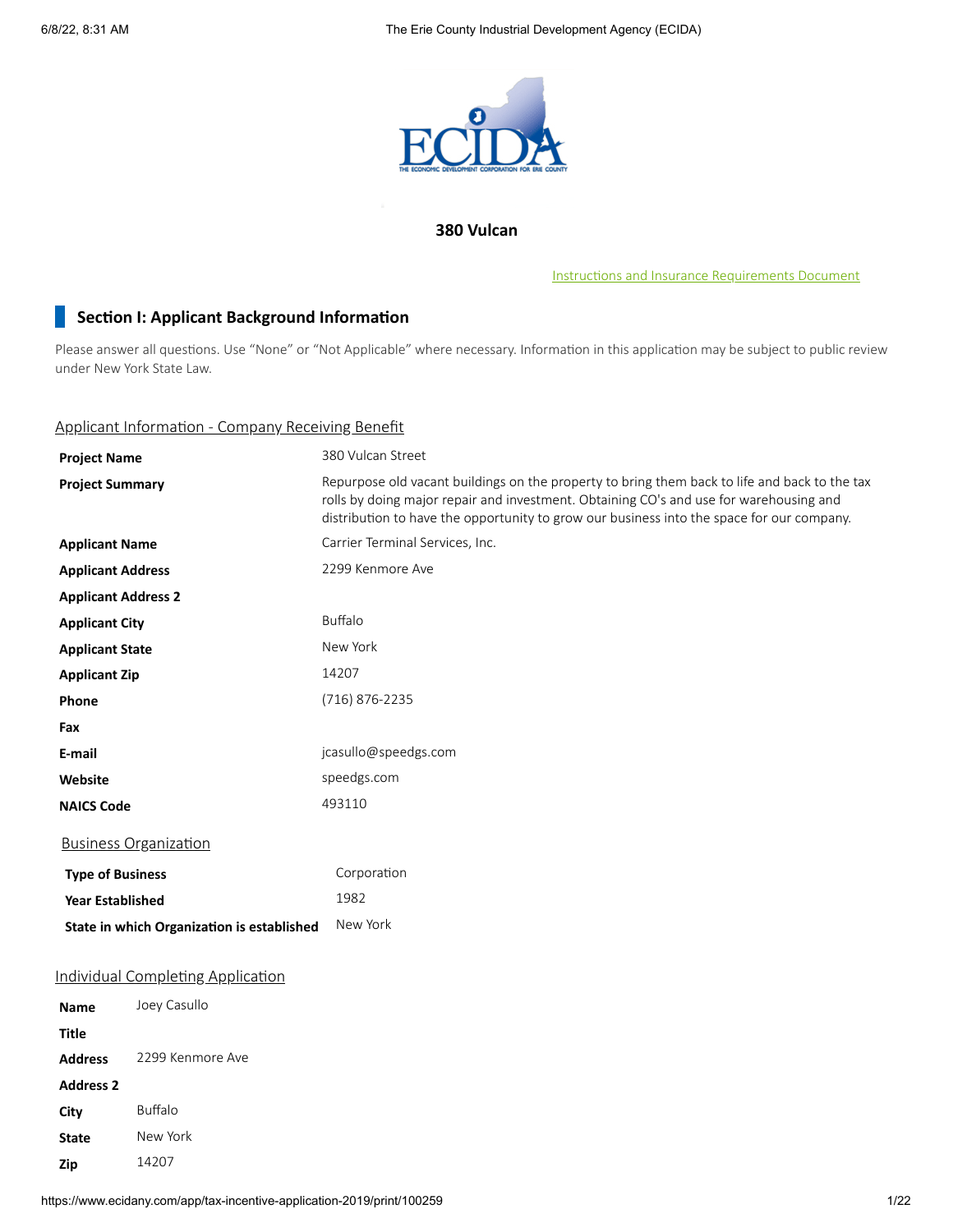| <b>Phone</b> | (716) 245-9844 |
|--------------|----------------|
| Fax          |                |

**E-Mail** jcasullo@speedgs.com

## Company Contact - Authorized Signer for Applicant

| Contact is same as<br>individual completing<br>application | Nο |
|------------------------------------------------------------|----|
| Title                                                      |    |
| <b>Address</b>                                             |    |
| <b>Address 2</b>                                           |    |
| City                                                       |    |
| State                                                      |    |
| Zip                                                        |    |
| Phone                                                      |    |
| Fax                                                        |    |
| E-Mail                                                     |    |

#### Company Counsel

| Name of<br>Attorney                            | Robert E. Knoer                                   |     |  |  |
|------------------------------------------------|---------------------------------------------------|-----|--|--|
| <b>Firm Name</b>                               | THE KNOER GROUP, PLLC                             |     |  |  |
| <b>Address</b>                                 | 424 Main Street, Suite 1820                       |     |  |  |
| <b>Address 2</b>                               |                                                   |     |  |  |
| City                                           | <b>Buffalo</b>                                    |     |  |  |
| <b>State</b>                                   | New York                                          |     |  |  |
| Zip                                            | 14202                                             |     |  |  |
| Phone                                          | (716) 332-0032                                    |     |  |  |
| Fax                                            |                                                   |     |  |  |
| <b>E-Mail</b>                                  | rknoer@knoergroup.com                             |     |  |  |
|                                                | <u>Benefits Requested (select all that apply)</u> |     |  |  |
| <b>Exemption from Sales Tax</b>                |                                                   | Yes |  |  |
| <b>Exemption from Mortgage Tax</b><br>Yes      |                                                   |     |  |  |
| <b>Exemption from Real Property Tax</b><br>Yes |                                                   |     |  |  |
| Tax Exempt Financing*<br>No                    |                                                   |     |  |  |

\* (typically for not-for-profits & small qualified manufacturers)

#### Applicant Business Description

Describe in detail company background, history, products and customers. Description is critical in determining eligibility. Also list all **stockholders, members, or partners with % ownership greater than 20%.**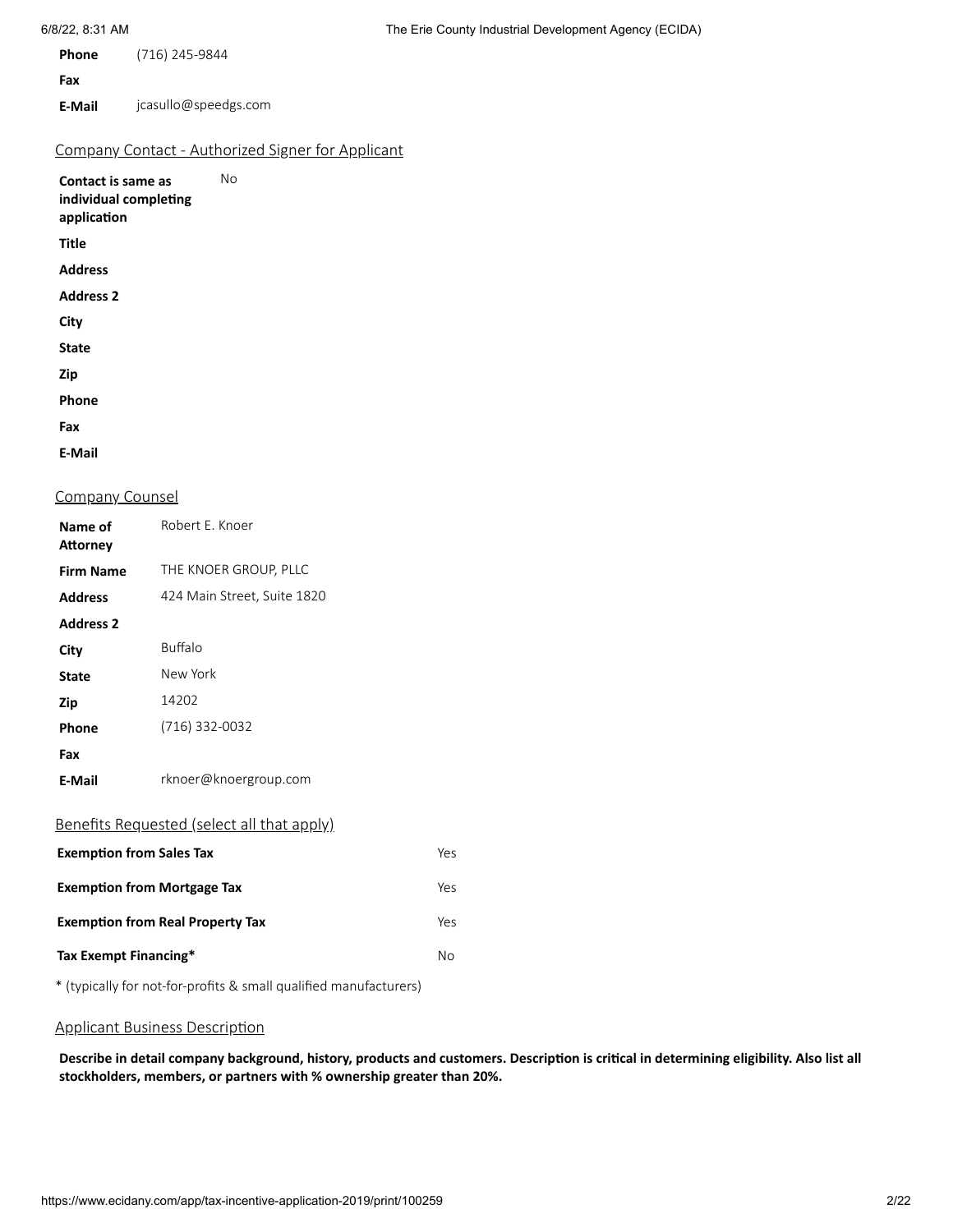How It All Began Leaving Sicily, Italy for the United States, Carmelo Savarino immigrated to Buffalo, New York in 1913. Savarino began using the extra room in his grocery truck to pick up and deliver goods for other businesses in the Italian section of Buffalo. He quickly became a linchpin for the community's distribution and hauling needs. Carmelo Savarino & Sons Trucking was formed in 1946 (CSST): The transition from a grocery store to a trucking company was made easier with the help of Carmelo's sons. Vincent (the eldest) who returned from World War II and his younger brother, Joseph, started working alongside Carmelo. In the Early Days The business grew from modest means. In the beginning, CSST covered Buffalo and Niagara Falls, about a 25-mile radius, with two 'straight' trucks. The majority of the business involved shipping general commodities - commercial and industrial freight - to serve the primarily industrial region. In 1949, as the business expanded, Carmelo decided to change the name to Speed Motor Express (SME). He retired in 1952, leaving the business to Vincent and Joseph. Small as it was with just two drivers, SME was beginning to forge a key relationship with General Motors that would eventually account for a large part of SME's business. The 1960s were a period of growth as SME diversified its customer base and began handling customers such as El. DuPont, Scott's Lawn Care, Moore Business Forms, and Sherwin-Williams Paints. In 1969, Joseph's son and current CEO, Carl Savarino, began working for SME. Expansion In 1972 the company reached beyond Buffalo and Niagara Falls to encompass all of Western New York, including Rochester, Jamestown, and Erie, Pennsylvania. In the 1980s, the company became more competitive and diversified. They expanded operations into New England, along the East Coast, and south to the Carolinas. A New Generation In 1987, with the retirement of both Joseph and Vincent, Carl Savarino takes over as President of SME. SME is officially passed into the hands of the third generation. How We've Grown In 1994, General Motors was looking for warehousing to support its manufacturing business in Western New York. SME jumped at the opportunity, purchasing a 180,000-square-foot facility. Today warehousing has grown close to 2,000,000 square feet of warehousing space in Buffalo. Going Global The need to diversify and embrace the globalization of business allowed Carl to rethink the company's business model. He found that globalization itself offered an opportunity and expanded into domestic and international airfreight. "We had to diversify and change the nature of our business," Carl explains, "not only nationally, but also internationally and globally." As a result, in 2000 the company entered the airfreight business. From there, SME was able to make the natural leap into the international business with international freight forwarding. In 2005, SME solidified its international business by purchasing a local company called G&W International Freight Forwarding. "That acquisition put us in the global arena," said Carl. "At that point, we changed our name from Speed Motor Express to Speed Global Services (SGS), which better reflects the type of business we are today." What's in our Future? Speed Global Services looks to continue expanding its operations around the globe. Today SGS's strives to continue its success in international freight forwarding, warehousing, U.S. Customs services and North American distribution. SGS focuses on strengthening relationships with current clients, and continue to attract new business while sticking to the core values that began with Carl's grandfather Carmelo. Both companies are 100% owned by Carl T Savarino, Carrier Terminal Services is our real estate holding company that Speed Global Services (Operations Company) pays rent to and has all the employees.

| <b>Estimated % of sales within Erie County</b>                            | 100 % |
|---------------------------------------------------------------------------|-------|
| <b>Estimated % of sales outside Erie County but within New York State</b> | $0\%$ |
| Estimated % of sales outside New York State but within the U.S.           | $0\%$ |
| Estimated % of sales outside the U.S.                                     | $0\%$ |
| (*Percentage to equal 100%)                                               |       |

For your operations, company and proposed project what percentage of your total annual supplies, raw materials and vendor services **are purchased from firms in Erie County?**

80

#### **Describe vendors within Erie County for major purchases**

Roofing, Fire Sprinkler and building materials, Painting, Racking, Fork Lifts ect...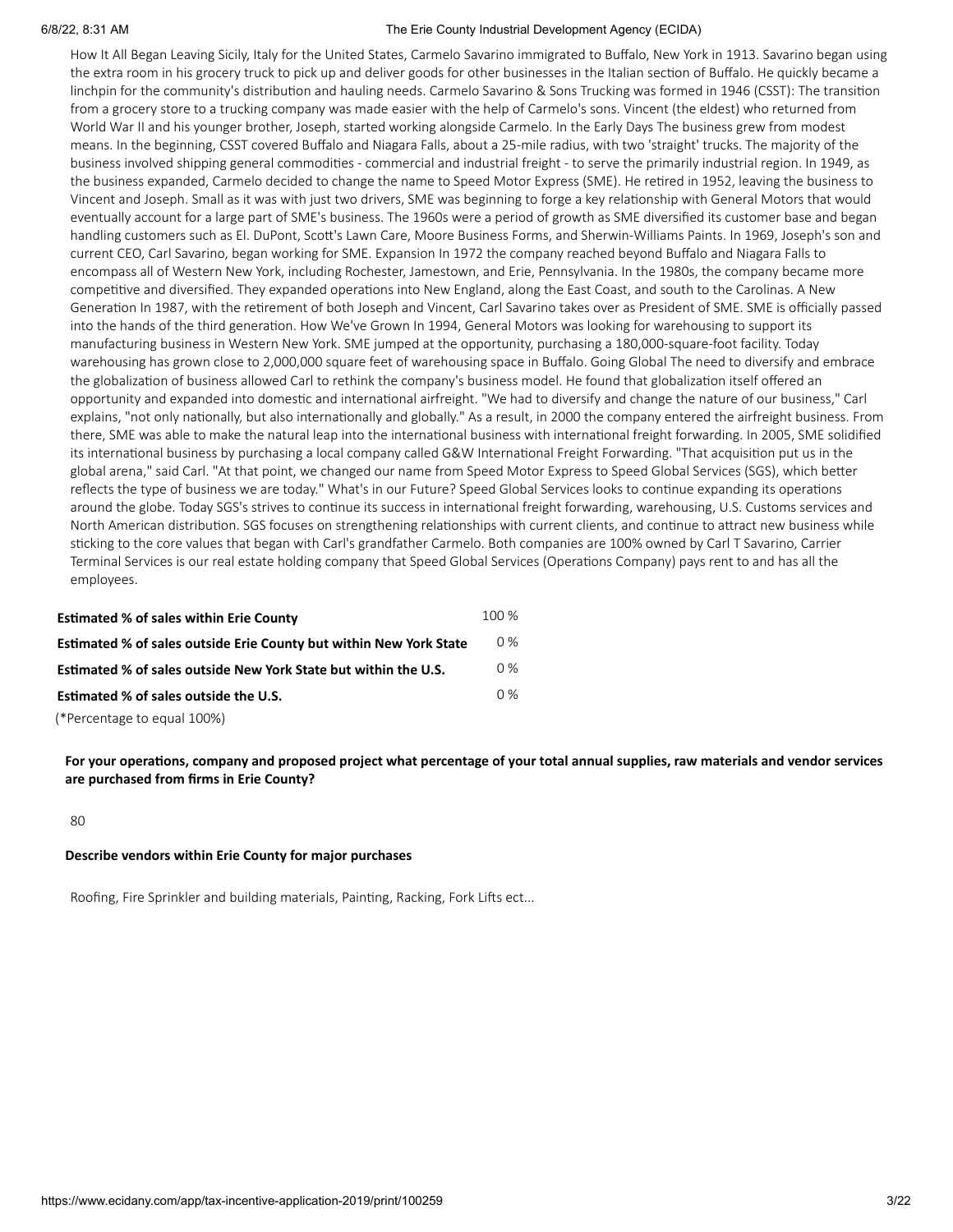## **Section II: Eligibility Questionnaire - Project Description & Details**

#### Project Location

#### **Address of Proposed Project Facility**

380,400,408,416 Vulcan Street

#### **Town/City/Village of Project Site**

Tonawanda

#### **School District of Project Site**

Kenmore Tonawanda Union Free School District

#### **Current Address (if different)**

2299 Kenmore Ave

#### **Current Town/City/Village of Project Site (if different)**

Buffalo

#### **SBL Number(s) for proposed Project**

65.19-1-2.5, 65.19-1-1.23, 65.19-1-1.25, 65.19-1-2.11

#### **What are the current real estate taxes on the proposed Project Site**

13,532

#### **If amount of current taxes is not available, provide assessed value for each.**

Land

\$ 182,133

Building(s)

\$ 559,779

If available include a copy of current tax receipt.

#### **Are Real Property Taxes current at project location?**

Yes

#### **If no please explain**

\*The ECIDA has an unpaid tax policy and you will be required to certify all taxes and PILOTS are current.

## Does the Applicant or any related entity currently hold fee title or have an option/contract to purchase the Project site?

Yes

**If No, indicate name of present owner of the Project Site**

## **Does Applicant or related entity have an option/contract to purchase the Project site?**

Yes

## **Describe the present use of the proposed Project site (vacant land, existing building, etc.)**

176,399 sq ft on premises which consist of 21 buildings, when we started on this site there were no CO's we currently have obtain 2 CO's for 2 buildings which is 38,402 sq ft. This leaving 137,997 unoccupied vacant for ~6 years buildings needing major repair and updates to meet code.

Provide narrative and purpose of the proposed project (new build, renovations) square footage of existing and new construction contemplated and/or equipment purchases. Identify specific uses occurring within the project. Describe any and all tenants and any/all **end users: (This information is critical in determining project eligibility)**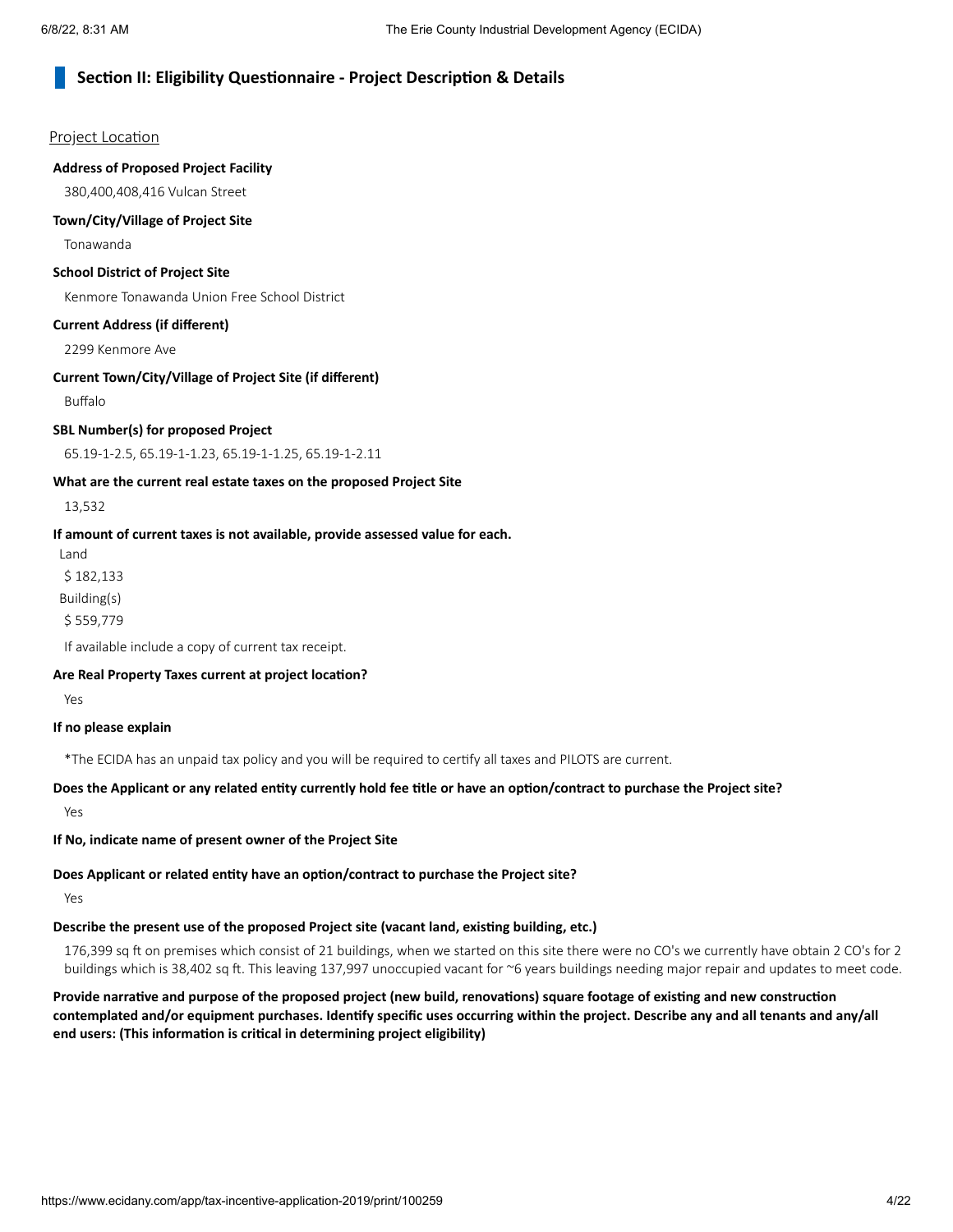NARRATIVE SUPPLEMENT TO THE ERIE COUNTY INDUSTRIAL DEVELOPMENT AGENCY APPLICATION FOR 380 VULCAN PROJECT [PROJECT CONSISTS OF 4 PROPERTIES 380,400, 402,416 VULCAN] Speed Global Services is a 4th generation Buffalo born Logistic company started in 1946. Which owns 95% of its current locations. 380 Vulcan Project Carrier Terminal Services (a Speed company) has 380, 400, 402, 416 Vulcan Ave, under contract to purchase the property. The current zoning is G-1 and is located near the GM power plant in the Town of Tonawanda. This property is 8 acres with 21 structures consisting of 176,399 sq ft. The structures were originally part of the J H Williams Tool Company Campus (now Snap-On). These buildings were erected starting in 1920 and 1952 with a newer building added in 2006. In 2016 the last company Morgan Materials vacated the property and its been vacant ever since (vacant for 6+ years). All of the Certificate of Occupancy were pulled from the abandoned property after it was vacant for a few years. In December 2021 Speed Global Services was able to obtain a current Certificate of Occupancy for 2 buildings after getting the Town of Tonawanda Planning Boards approval of a site plan and minor repairs. The proposed project involves major renovations and investments to bring the property back up to code. Our goal is to repurpose 98% of the current structures by doing the major renovations that are needed. There are structural repairs to the columns and roof of the building that will be performed. The building need to be closed in creating a water tight envelope to stop any more detrition of the current structures. This will occur by reroofing and siding existing structures that are open to the elements. All new mechanicals are needed including installing a new Fire Suppression (Sprinkler System), removing old high power electrical (480 volts) thought the old plant and installing new electrical panels and LED lighting. Our plan is to insulate most if not all buildings and install heaters for a better working environment. The entire front parking lot will be paved and green space will be added. We plan on working this project in stages but continuously moving forward. Parts of the building will be occupied by Speed as they are brought up to code. Full occupancy of the property for Speed in January 2024 and back on the tax rolls. Once the building is renovated we will need to install pallet racking and purchase fork trucks to operate the building for warehousing and distribution. Locations of current properties renovated and operated by Speed Global Services for warehousing and distribution: 1953 Kenmore Ave. built in 1971 150,000 sq ft 2299 Kenmore Ave. built in 1936 450,000 sq ft 2315 Kenmore Ave. built in 1942 172,000 sq ft 2321 Kenmore Ave. built in 1930 350,000 sq ft 2769 Broadway Ave. built 1967 110,000 sq ft 475 Ludwig Ave. built 1988 80,000 sq ft 1075 William Str. built 1957 57,000 sq ft With the project moving forward this would create 5 fulltime jobs at this location and retain at least 6 other jobs. But, it's the hidden jobs that's tough to estimate. For Speed to fill this warehouse with freight, it means a sales team has to perform their job and find customers, which then leads to the work in the warehouse. But don't forget the accounting department that pay all the invoices, the maintenance department that keeps up the building, the drivers needed to bring the freight into and out of the building, the mechanics the fix the fork trucks and trucks moving the freight. On top of all this is the construction crew/jobs to get these building back up and running from either contractors or Speed bringing on 3-4 construction team members for 2-3 years and/or possibly continue working for up keep of the property.

#### **Municipality or Municipalities of current operations**

Town of Tonawand, Erie County

#### **Will the Proposed Project be located within a Municipality identified above?**

Yes

Will the completion of the Project result in the removal of an industrial or manufacturing plant of the project occupant from one area of the state to another area of the state OR in the abandonment of one or more plants or facilities of the project occupant located within the **state?**

No

If the Proposed Project is located in a different Municipality within New York State than that Municipality in which current operations are being undertaken, is it expected that any of the facilities in any other Municipality will be closed or be subject to reduced activity?

No

(If yes, you will need to complete the Intermunicipal Move Determination section of this application)

#### **Is the project reasonably necessary to prevent the project occupant from moving out of New York State?**

No

If yes, please explain and identify out-of-state locations investigated, type of assistance offered and provide supporting documentation **available**

**Have you contacted or been contacted by other Local, State and/or Federal Economic Development Agencies?**

No

**If yes, please indicate the Agency and nature of inquiry below**

If the Project could be undertaken without Financial Assistance provided by the Agency, then provide a statement in the space provided **below indicating why the Project should be undertaken by the Agency:**

The additional cost to bring the property back to life in a uncertain economy and lower ROI.

Describe the reasons why the Agency's financial assistance is necessary, and the effect the Project will have on the Applicant's business or operations. Focus on competitiveness issues, project shortfalls, etc... Your eligibility determination will be based in part on your answer **(attach additional pages if necessary)**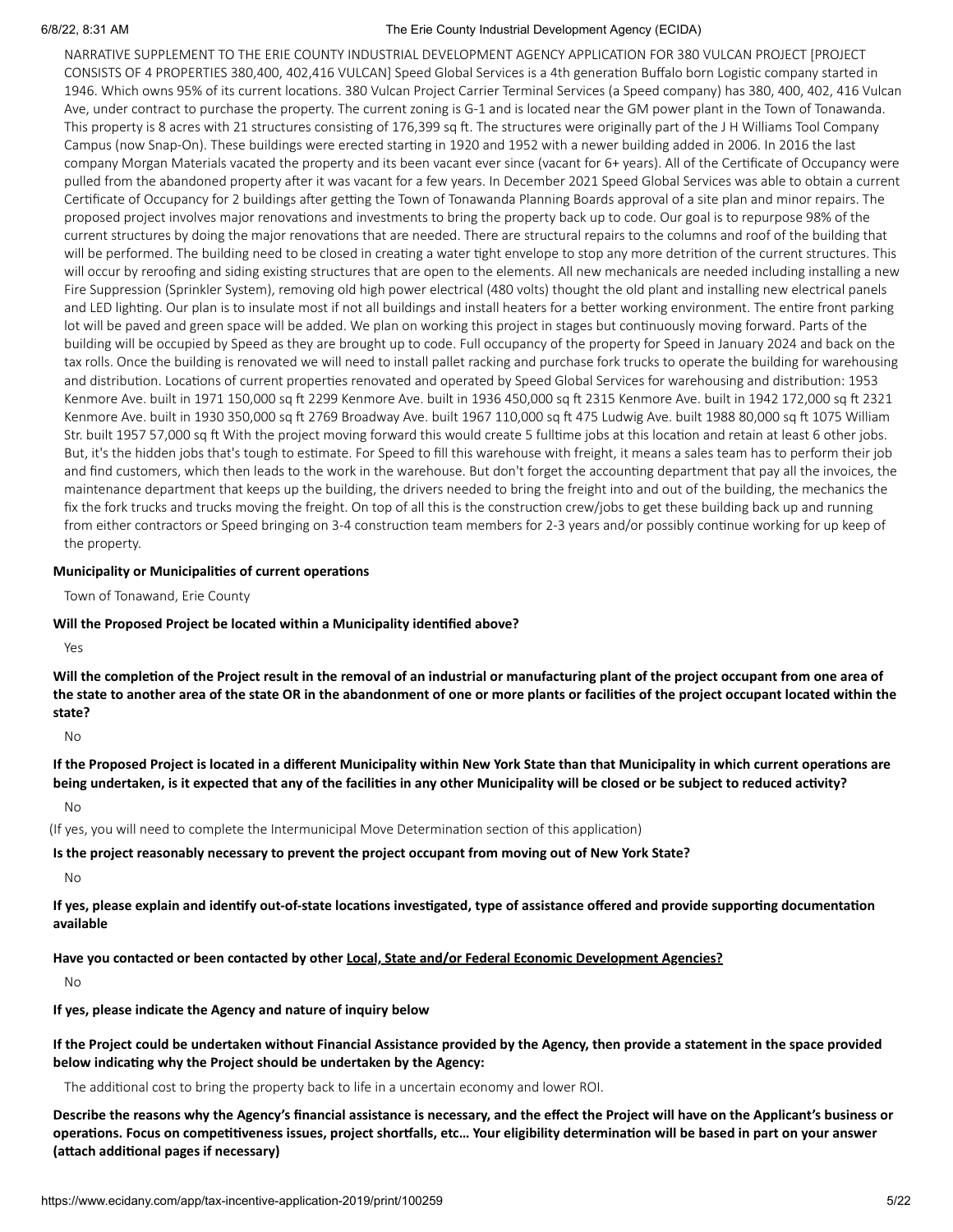With the current economy and the uncertainly of the cost of building materials receiving financial assistants from the Agency would help reduce the risk of the over all cost. The amount of repairs needed to bring these building back to life is 3 times the purchase price. As well as a big undertaking of finding workers or contractors to preform the work in todays lack of skilled employee market, this will help would with the burden and control unexpected cost of higher labor or material.

## Please confirm by checking the box, below, if there is likelihood that the Project would not be undertaken but for the Financial Assistance **provided by the Agency**

No

#### If the Applicant is unable to obtain Financial Assistance for the Project, what will be the impact on the Applicant and Erie County?

With the current economy affecting the supply chain and cost of everything going up including interest rates not receiving the tax incentive could cause the project to either wait till cost of materials and interest rates come down or cancel the project as a whole. The tax savings could be as high as 6-7% of the total project. Which is huge when there is so much uncertainty in the materials cost right not.

#### **Will project include leasing any equipment?**

No

If yes, please describe equipment and lease terms.

#### Site Characteristics

#### **Is your project located near public transportation?**

Yes

#### If yes describe if site is accessible by either metro or bus line (provide route number for bus lines)

Metro Bus Route 3 has a bus turn around 1/2 mile from location. Route 5 closest stop is 6/10 of a mile away from location

#### **Has a project related site plan approval application been submitted to the appropriate planning department?**

Yes

If Yes, include the applicable municipality's and/or planning department's approval resolution, the related State Environmental Quality Review Act ("SEQR") "negative declaration" resolution, if applicable, and the related Environmental Assessment Form (EAF), if **applicable.**

If No, list the ECIDA as an "Involved Agency" on the related EAF that will be submitted to the appropriate municipality and/or planning **department for site plan approval.**

**Will the Project meet zoning/land use requirements at the proposed location?**

Yes

#### **Describe the present zoning/land use**

G-1 General Industrial District

**Describe required zoning/land use, if different**

If a change in zoning/land use is required, please provide details/status of any request for change of zoning/land use requirements

Is the proposed Project located on a site where the known or potential presence of contaminants is complicating the development/use **of the property?**

No

#### **If yes, please explain**

Has a Phase I Environmental Assessment been prepared, or will one be prepared with respect to the proposed Project Site?

Yes

If yes, please provide a copy.

Have any other studies, or assessments been undertaken with respect to the proposed Project Site that indicate the known or **suspected presence of contamination that would complicate the site's development?**

No

If yes, please provide copies of the study.

**If you are purchasing new machinery and equipment, does it provide demonstrable energy efficiency benefits?**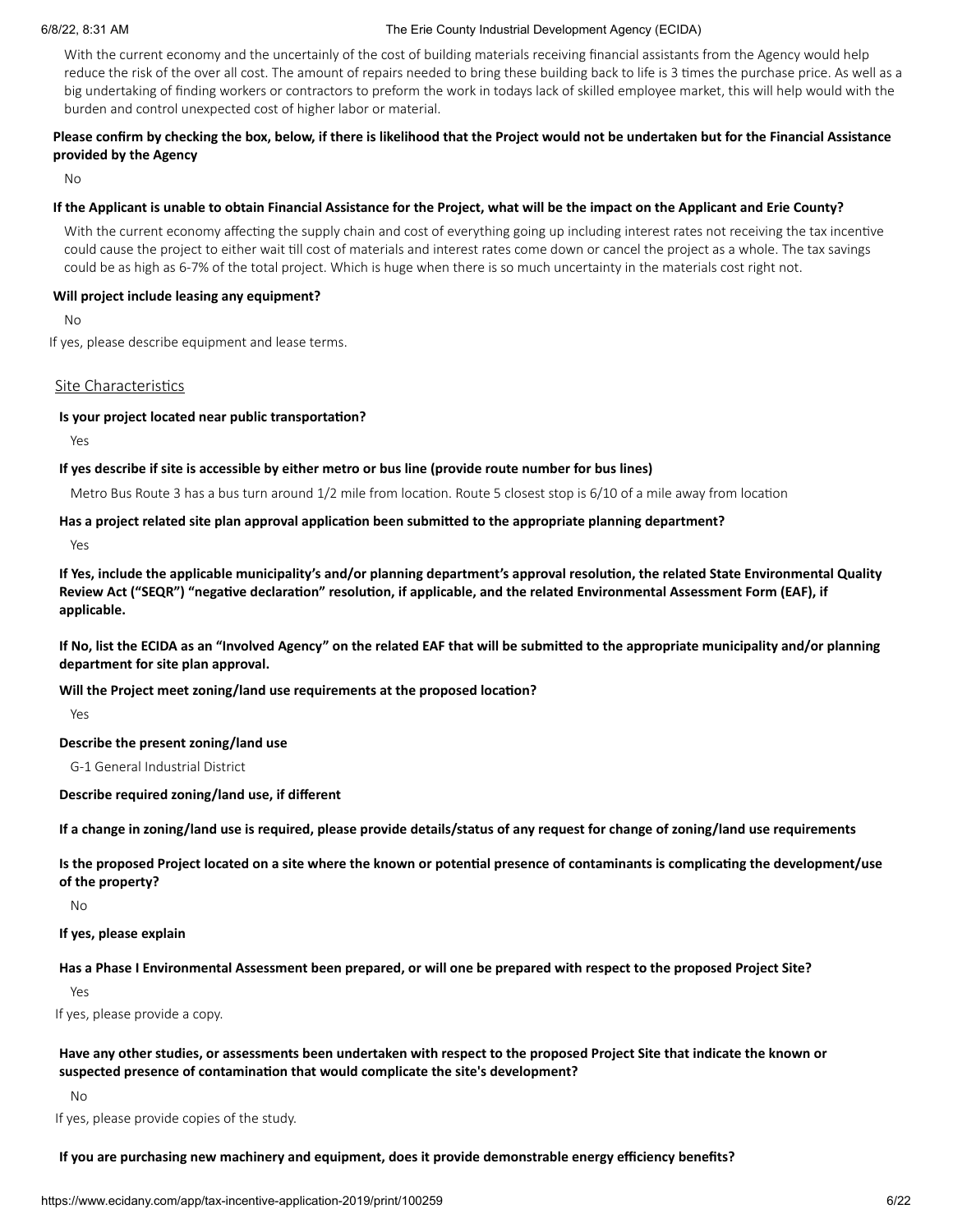Yes

#### **If yes, describe the efficiencies achieved**

LED Lighting, heating, insulating the building

You may also attach additional information about the machinery and equipment at the end of the application.

#### Does or will the company or project occupant perform research and development activities on new products/services at the project **location?**

No

If yes, include percentage of operating expenses attributed to R&D activities and provide details.

#### Select Project Type for all end users at project site (you may check more than one)

For purposes of the following, the term "retail sales" means (i) sales by a registered vendor under Article 28 of the Tax Law of the State of New York (the "Tax Law") primarily engaged in the retail sale of tangible personal property (as defined in Section 1101(b)(4)(i) of the Tax Law), or (ii) sales of a service to customers who personally visit the Project.

Will customers personally visit the Project site for either of the following economic activities? If yes with respect to either economic activity indicated below, you will need to complete the Retail section of this application.

| <b>Retail Sales</b> |  | <b>Services</b> | No. |
|---------------------|--|-----------------|-----|
|---------------------|--|-----------------|-----|

Please check any and all end uses as identified below.

| No Acquisition of Existing Facility | <b>No Assisted Living</b> | No Back Office               |
|-------------------------------------|---------------------------|------------------------------|
| No Civic Facility (not for profit)  | No Commercial             | No Equipment Purchase        |
| No Facility for the Aging           | Yes Industrial            | No Life Care Facility (CCRC) |
| <b>No Market Rate Housing</b>       | <b>No Mixed Use</b>       | No Multi-Tenant              |
| No Retail                           | <b>No Senior Housing</b>  | <b>No Manufacturing</b>      |
| No Renewable Energy                 | No Other                  |                              |

## For proposed facility please include the square footage for each of the uses outlined below

If applicant is paying for FFE for tenants, include in cost breakdown.

|                                   |                        | Cost          | % of Total Cost |
|-----------------------------------|------------------------|---------------|-----------------|
| <b>Manufacturing/Processing</b>   | square feet            | \$<br>0       | 0%              |
| Warehouse                         | 165,399<br>square feet | \$<br>380,000 | 80%             |
| <b>Research &amp; Development</b> | square feet            | \$<br>0       | 0%              |
| <b>Commercial</b>                 | square feet            | \$<br>0       | 0%              |
| Retail                            | square feet            | \$<br>0       | 0%              |
| <b>Office</b>                     | 5,000<br>square feet   | \$<br>80,000  | 20%             |
| <b>Specify Other</b>              | square feet            | \$<br>0       | 0%              |

If you are undertaking new construction or renovations, are you seeking LEED certification from the US Green Building Council? No

If you answered yes to question above, what level of LEED certification do you anticipate receiving? (Check applicable box) <BLANK>

**Provide estimate of additional construction cost as a result of LEED certification you are seeking** < BLANK >

**Will project result in significant utility infrastructure cost or uses** No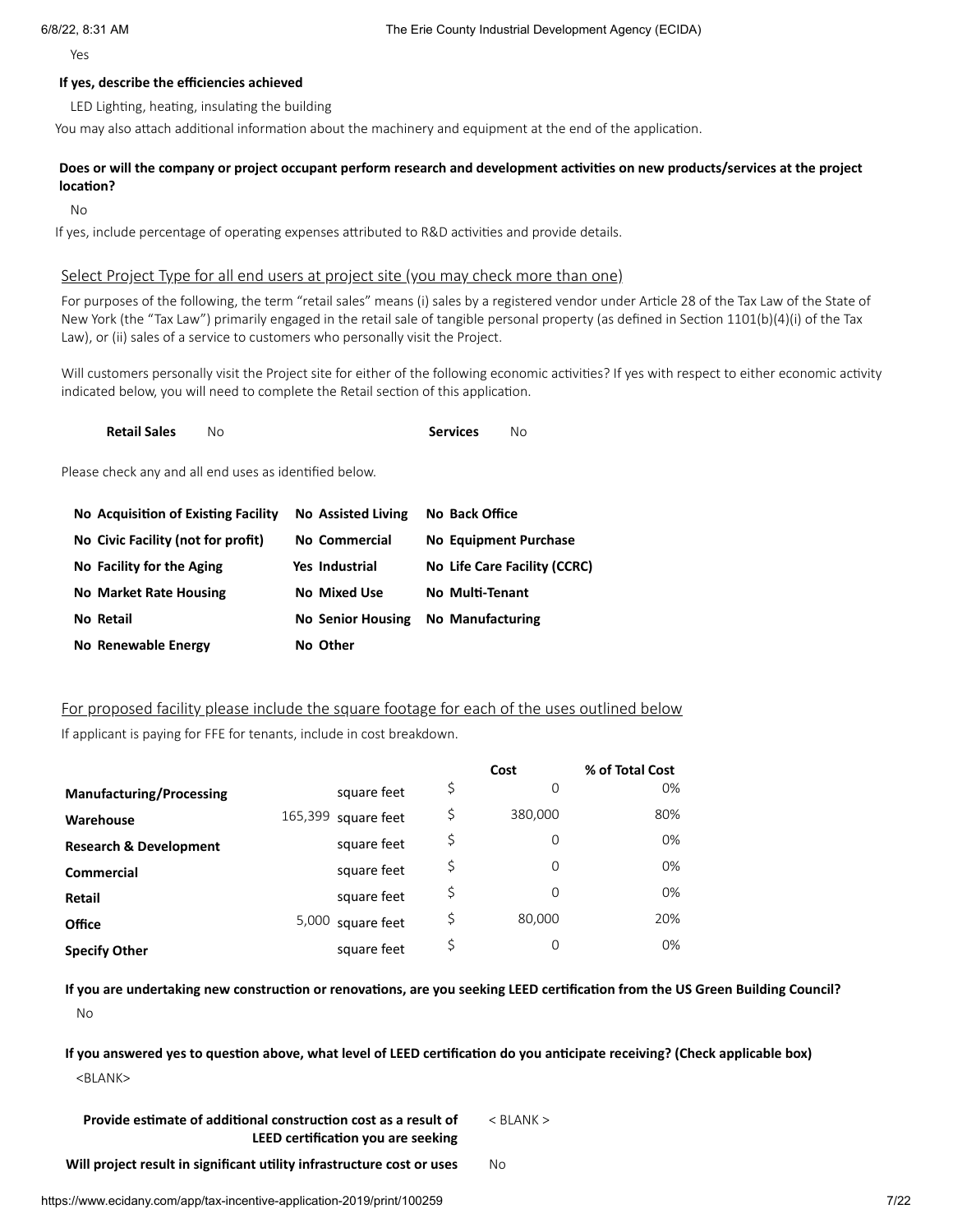## What is the estimated project timetable (provide dates)

## **Start date : acquisition of equipment or construction of facilities**

6/1/2022

## **End date : Estimated completion date of project**

12/31/2023

## **Project occupancy : estimated starting date of occupancy**

1/1/2023

## Capital Project Plan / Budget

| <b>Estimated costs in connection with Project</b> |                                                              |                                                                  |         |
|---------------------------------------------------|--------------------------------------------------------------|------------------------------------------------------------------|---------|
| 1.) Land and/or Building Acquisition              |                                                              |                                                                  |         |
| \$1,350,000                                       |                                                              | 176,399 square feet                                              | 8 acres |
| 2.) New Building Construction                     |                                                              |                                                                  |         |
| \$0                                               |                                                              | square feet                                                      |         |
| 3.) New Building addition(s)                      |                                                              |                                                                  |         |
| \$0                                               |                                                              | square feet                                                      |         |
| 4.) Reconstruction/Renovation                     |                                                              |                                                                  |         |
| \$5,300,000                                       |                                                              | 137,997 square feet                                              |         |
| 5.) Manufacturing Equipment                       |                                                              |                                                                  |         |
| \$0                                               |                                                              |                                                                  |         |
| 6.) Infrastructure Work                           |                                                              |                                                                  |         |
| \$0                                               |                                                              |                                                                  |         |
|                                                   | 7.) Non-Manufacturing Equipment: (furniture, fixtures, etc.) |                                                                  |         |
| \$460,000                                         |                                                              |                                                                  |         |
|                                                   | 8.) Soft Costs: (Legal, architect, engineering, etc.)        |                                                                  |         |
| \$35,000                                          |                                                              |                                                                  |         |
| 9.) Other Cost                                    |                                                              |                                                                  |         |
| \$0                                               |                                                              |                                                                  |         |
| <b>Explain Other</b><br>Costs                     |                                                              |                                                                  |         |
| <b>Total Cost</b>                                 | \$7,145,000                                                  |                                                                  |         |
| Construction Cost Breakdown:                      |                                                              |                                                                  |         |
|                                                   | <b>Total Cost of Construction</b>                            | \$5,300,000 (sum of 2, 3, 4 and 6 in Project Information, above) |         |
|                                                   | <b>Cost of materials</b>                                     | \$3,000,000                                                      |         |
|                                                   |                                                              |                                                                  |         |
|                                                   | % sourced in Erie County                                     | 80%                                                              |         |
| Sales and Use Tax:                                |                                                              |                                                                  |         |

**Gross amount of costs for goods and services that are subject to** \$ 3,460,000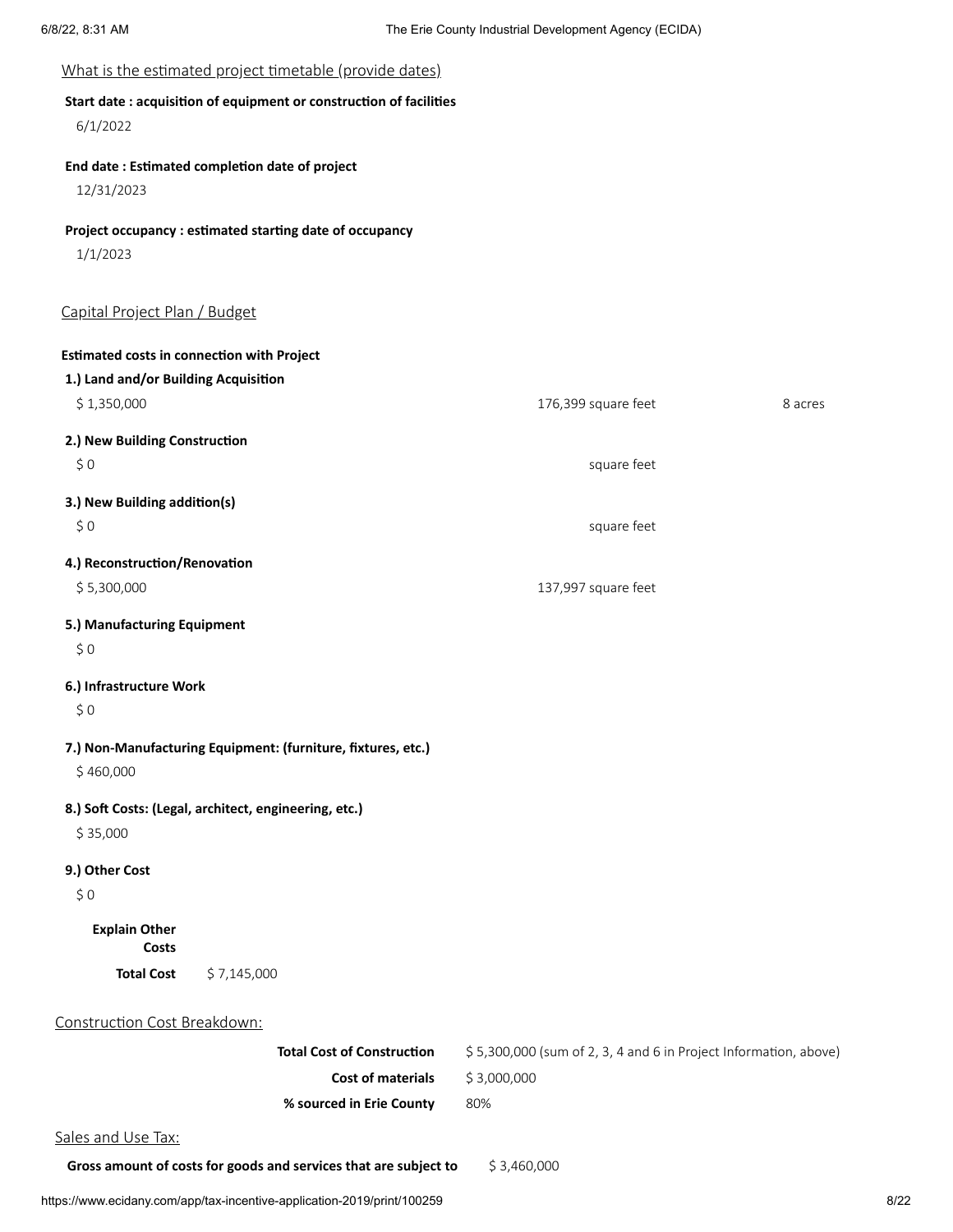#### **State and local sales and use tax- said amount to benefit from the Agency's sales and use tax exemption benefit**

#### **Estimated State and local Sales and Use Tax Benefit (product of 8.75% multiplied by the figure, above):** \$ 302,750

\*\* Note that the estimate provided above will be provided to the New York State Department of Taxation and Finance. The Applicant acknowledges that the transaction documents may include a covenant by the Applicant to undertake the total amount of investment as proposed within this Application, and that the estimate, above, represents the maximum amount of sales and use tax benefit that the Agency may authorize with respect to this Application. The Agency may utilize the estimate, above, as well as the proposed total Project Costs as contained within this Application, to determine the Financial Assistance that will be offered.

| Project refinancing estimated amount, if applicable (for<br>refinancing of existing debt only)                                                                     | \$0                                                                              |
|--------------------------------------------------------------------------------------------------------------------------------------------------------------------|----------------------------------------------------------------------------------|
| Have any of the above costs been paid or incurred as of the date<br>of this Application?                                                                           | Yes                                                                              |
| If Yes, describe particulars:                                                                                                                                      | Architectural, maintenance for Planning board approval, minor<br>building repair |
| Sources of Funds for Project Costs:                                                                                                                                |                                                                                  |
| Equity (excluding equity that is attributed to grants/tax credits):                                                                                                | \$1,350,000                                                                      |
| <b>Bank Financing:</b>                                                                                                                                             | \$5,300,000                                                                      |
| Tax Exempt Bond Issuance (if applicable):                                                                                                                          | \$0                                                                              |
| Taxable Bond Issuance (if applicable):                                                                                                                             | \$0                                                                              |
| Public Sources (Include sum total of all state and federal grants<br>and tax credits):                                                                             | \$0                                                                              |
| Identify each state and federal grant/credit: (ie Historic Tax<br>Credit, New Market Tax Credit, Brownfield, Cleanup Program,<br><b>ESD, other public sources)</b> | $\mathbf 0$                                                                      |
| <b>Total Sources of Funds for Project Costs:</b>                                                                                                                   | \$6,650,000                                                                      |
| Have you secured financing for the project?                                                                                                                        | No                                                                               |
| Mortgage Recording Tax Exemption Benefit:                                                                                                                          |                                                                                  |
| Amount of mortgage, if any that would be subject to mortgage recording tax:                                                                                        |                                                                                  |
| Mortgage Amount (include sum total of<br>construction/permanent/bridge financing).                                                                                 | 5,397,500                                                                        |
| Lender Name, if Known                                                                                                                                              |                                                                                  |
| <b>Estimated Mortgage Recording Tax Exemption Benefit (product of</b><br>mortgage amount as indicated above multiplied by 3/4 of 1%):                              | \$40,481                                                                         |

#### Real Property Tax Benefit:

**Identify and describe if the Project will utilize a real property tax exemption benefit other than the Agency's PILOT benefit (485-a, 485-b, other):**

IDA PILOT Benefit: Agency staff will indicate the estimated amount of PILOT Benefit based on estimated Project Costs as contained herein and anticipated tax rates and assessed valuation, including the annual PILOT Benefit abatement amount for each year of the PILOT benefit and the sum total of PILOT Benefit abatement amount for the term of the PILOT as depicted in the PILOT worksheet in the additional document section.

Percentage of Project Costs financed from Public Sector sources: Agency staff will calculate the percentage of Project Costs financed from Public Sector sources based upon the Sources of Funds for Project Costs as depicted above. The percentage of Project Costs financed from public sector sources will be depicted in the PILOT worksheet in the additional document section.

ECIDA encourages applicants to utilize MBE/WBE contractors for their projects. Describe your company's internal practices that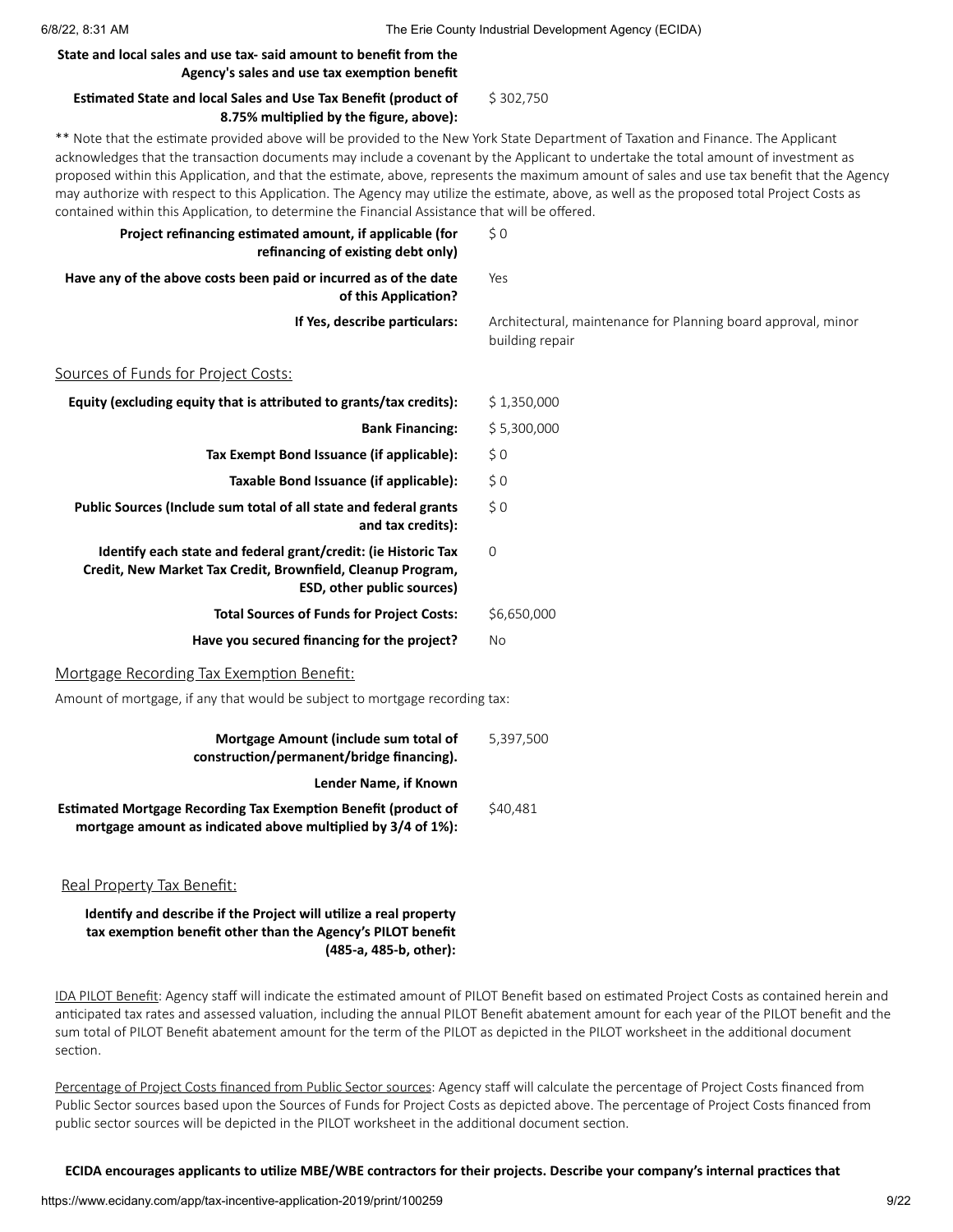#### **promote MBE/WBE hiring and utilization**

Speed Global Services is an equal opportunity employer, currently consisting of a 41% minority workforce. Speed includes and encourages MBE/WBE contractors to bid on all company projects. Speed has in the past and for this project will utilized several WBE and MBE companies. Currently for this project Speed has acquired the services of Advance Contracting Services, Inc. Advance Contracting Services is an MBE. Speed has used the services of EJ Militello Concrete Inc., a WBE, for a previous project at another Speed location and plan to have EJ Militello bid on this new project. Hausrath Landscaping Maintenance, Inc., an MBE and WBE company has a long-standing relationship with Speed and is our go to option for dump trucking services needed for this project. As Speed will require temporary construction labor for the demo work and clean up on this site; Active Workforce, Inc., a WBE, will be the provider of this additional workforce. Brown Electric, a WBE, has bid on the electrical and R.H. Fire LLC, a MBE, has bid on the fire protection (sprinkler system) which combined will be roughly \$700,000 to \$1,000,000 of the project.

#### **Is project necessary to expand project employment?**

Yes

#### **Is project necessary to retain existing employment?**

Yes

#### **Will project include leasing any equipment?**

 $N<sub>0</sub>$ 

If yes, please describe equipment and lease terms.

#### Employment Plan (Specific to the proposed project location)

The Labor Market Area consists of the following six counties: Erie, Niagara, Chautauqua, Cattaraugus, Wyoming and Genessee.

By statute, Agency staff must project the number of FTE jobs that would be retained and created if the request for Financial Assistance is granted. Agency staff will project such jobs over the TWO Year time period following Project completion. Agency staff converts PT jobs into FTE jobs by dividing the number of PT jobs by two (2).

|                  | Current # of jobs at<br>proposed project<br>location or to be<br>relocated at project<br>location | If financial assistance is<br>granted $-$ project the<br>number of FT and PT<br>jobs to be retained | If financial assistance is<br>granted $-$ project the<br>number of FT and PT<br>jobs to be created upon<br>24 months (2 years)<br>after Project completion | esumate number of<br>residents of the Labor<br><b>Market Area in which</b><br>the project is located<br>that will fill the FT and<br>PT jobs to be created<br>upon 24 months (2)<br>years) after project<br>completion ** |
|------------------|---------------------------------------------------------------------------------------------------|-----------------------------------------------------------------------------------------------------|------------------------------------------------------------------------------------------------------------------------------------------------------------|---------------------------------------------------------------------------------------------------------------------------------------------------------------------------------------------------------------------------|
| <b>Full time</b> | 4                                                                                                 | 4                                                                                                   | 3                                                                                                                                                          |                                                                                                                                                                                                                           |
| Part time        |                                                                                                   | $\overline{2}$                                                                                      |                                                                                                                                                            | 4                                                                                                                                                                                                                         |
| <b>Total</b>     | 6                                                                                                 | 6                                                                                                   | 5                                                                                                                                                          |                                                                                                                                                                                                                           |

#### Salary and Fringe Benefits for Jobs to be Retained and Created

| Category of Jobs to be<br><b>Retained and/or</b><br><b>Created</b> | # of Employees<br>Retained and/or<br><b>Created</b> | Average<br>Salary for<br><b>Full Time</b> | <b>Average Fringe</b><br><b>Benefits for Full</b><br><b>Time</b> | <b>Average Salary for</b><br>Part Time (if<br>applicable) | <b>Average Fringe Benefits</b><br>for Part Time (if<br>applicable) |
|--------------------------------------------------------------------|-----------------------------------------------------|-------------------------------------------|------------------------------------------------------------------|-----------------------------------------------------------|--------------------------------------------------------------------|
| Management                                                         |                                                     | \$60,000                                  | $\zeta$ 0                                                        | $\zeta$ 0                                                 | \$0                                                                |
| Professional                                                       | 0                                                   | \$0                                       | \$0                                                              | \$0                                                       | \$0                                                                |
| Administrative                                                     | 2                                                   | \$48,000                                  | \$14,500                                                         | \$0                                                       | \$0                                                                |
| Production                                                         | $\mathbf 0$                                         | \$0                                       | \$0                                                              | \$0                                                       | \$0                                                                |
| Independent<br><b>Contractor</b>                                   | 0                                                   | \$0                                       | \$0                                                              | \$0                                                       | \$0                                                                |
| Other                                                              | 8                                                   | \$45.000                                  | \$14.500                                                         | \$40,000                                                  | $\zeta$ 0                                                          |

\*\* Note that the Agency may utilize the foregoing employment projections, among other items, to determine the financial assistance that will be offered by the Agency to the Applicant. The Applicant acknowledges that the transaction documents may include a covenant by the Applicant to retain the number of jobs and create the number of jobs with respect to the Project as set forth in this Application.

**Estimate number of**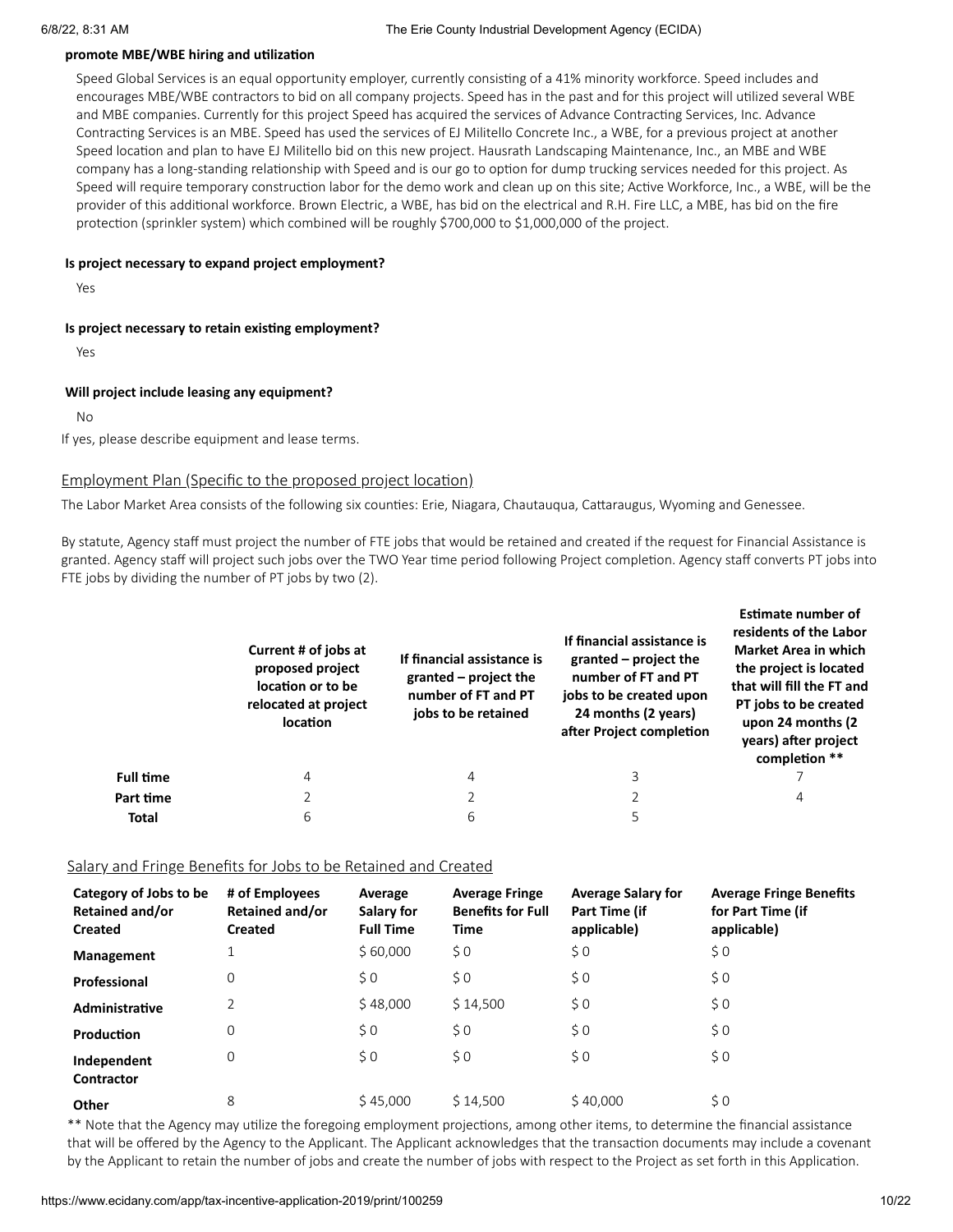#### Yes By checking this box, I certify that the above information concerning the current number of jobs at the proposed project **location or to be relocated to the proposed project location is true and correct.**

Employment at other locations in Erie County: (provide address and number of employees at each location):

| <b>Address</b>   | 2299 Kenmore Ave, Tonawanda,<br>Corporate location | previous includes other<br>locations, to many to list |  |
|------------------|----------------------------------------------------|-------------------------------------------------------|--|
| <b>Full time</b> | 165                                                |                                                       |  |
| Part time        | 20                                                 | Ω                                                     |  |
| Total            | 185                                                | Ω                                                     |  |

#### Payroll Information

#### **Annual Payroll at Proposed Project Site upon completion**

240,000

## **Estimated average annual salary of jobs to be retained (Full Time)**

45,000

**Estimated average annual salary of jobs to be retained (Part Time)**

40,000

## **Estimated average annual salary of jobs to be created (Full Time)** 48,000

## **Estimated average annual salary of jobs to be created (Part Time)**

40,000

#### **Estimated salary range of jobs to be created**

| From (Full Time) | 40.000 | To (Full Time) | 60,000 |
|------------------|--------|----------------|--------|
| From (Part Time) | 35.000 | To (Part Time) | 45,000 |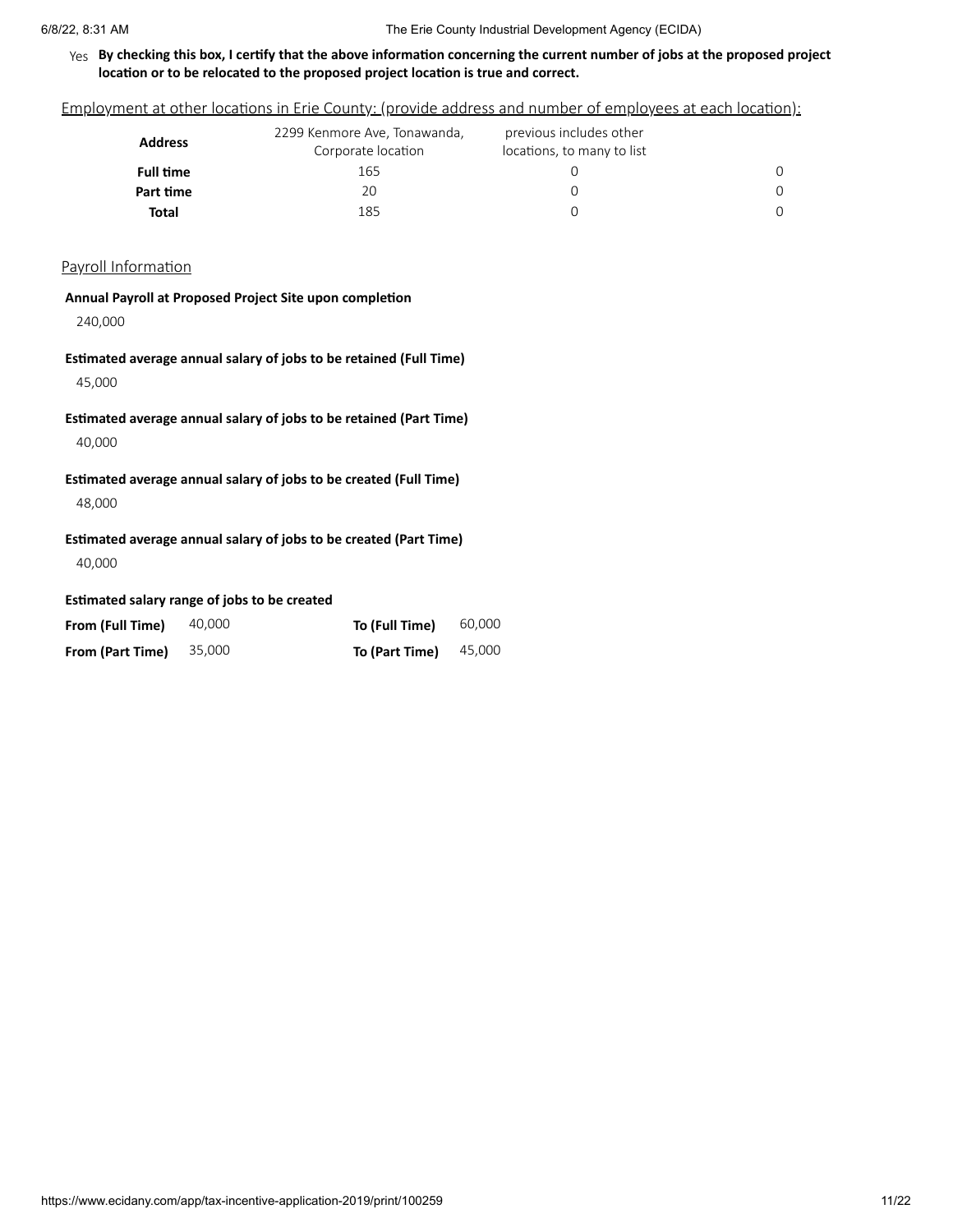#### **Section III: Environmental Questionnaire**

INSTRUCTIONS: Please complete the following questionnaire as completely as possible. If you need additional space to fully answer any question, please attach additional page(s).

#### General Background Information

#### **Address of Premises**

380,408,416,400 Vulcan Street, Tonawanda NY 14207

#### **Name and Address of Owner of Premises**

Carrier Terminal Services 2299 Kenmore Ave, Buffalo, NY 14207

#### Describe the general features of the Premises (include terrain, location of wetlands, coastlines, rivers, streams, lakes, etc.)

Old manufacturing plant, JH Williams Tool Company, next to GM Power Plant,

#### Describe the Premises (including the age and date of construction of any improvements) and each of the operations or processes **carried out on or intended to be carried on at the Premises**

Multiple building campus, consisting of 21 buildings which were built in 1920,1950,1952 and 2006. Totaling 176,399 sq ft, on 8 acres

#### **Describe all known former uses of the Premises**

Manufacturing of JH William's hand tools Morgan Materials- warehousing and distribution

#### **Does any person, firm or corporation other than the owner occupy the Premises or any part of it?**

Yes

#### **If yes, please identify them and describe their use of the property**

Outside yard storage to HARLEEN Electical contracting

#### Have there been any spills, releases or unpermitted discharges of petroleum, hazardous substances, chemicals or hazardous wastes **at or near the Premises?**

 $N<sub>0</sub>$ 

**If yes, describe and attach any incident reports and the results of any investigations**

Has the Premises or any part of it ever been the subject of any enforcement action by any federal, state or local government entity, or does the preparer of this questionnaire have knowledge of: a) any current federal, state or local enforcement actions; b) any areas of non-compliance with any federal, state or local laws, ordinances, rules or regulations associated with operations over the past 12 **months?**

No

If yes, please state the results of the enforcement action (consent order, penalties, no action, etc.) and describe the circumstances

Has there been any filing of a notice of citizen suit, or a civil complaint or other administrative or criminal procedure involving the **Premises?**

Yes

#### **If yes, describe in full detail**

Buffalo Sewer Authority lien, which will be settled, ~\$40,000 owed, their is \$50,000 in escrow from current owner in our purchase contract to use to settle old debt at closing.

#### Solid And Hazardous Wastes And Hazardous Substances

Does any activity conducted or contemplated to be conducted at the premises generate, treat or dispose of any petroleum, **petroleum-related products, solid and hazardous wastes or hazardous substances?**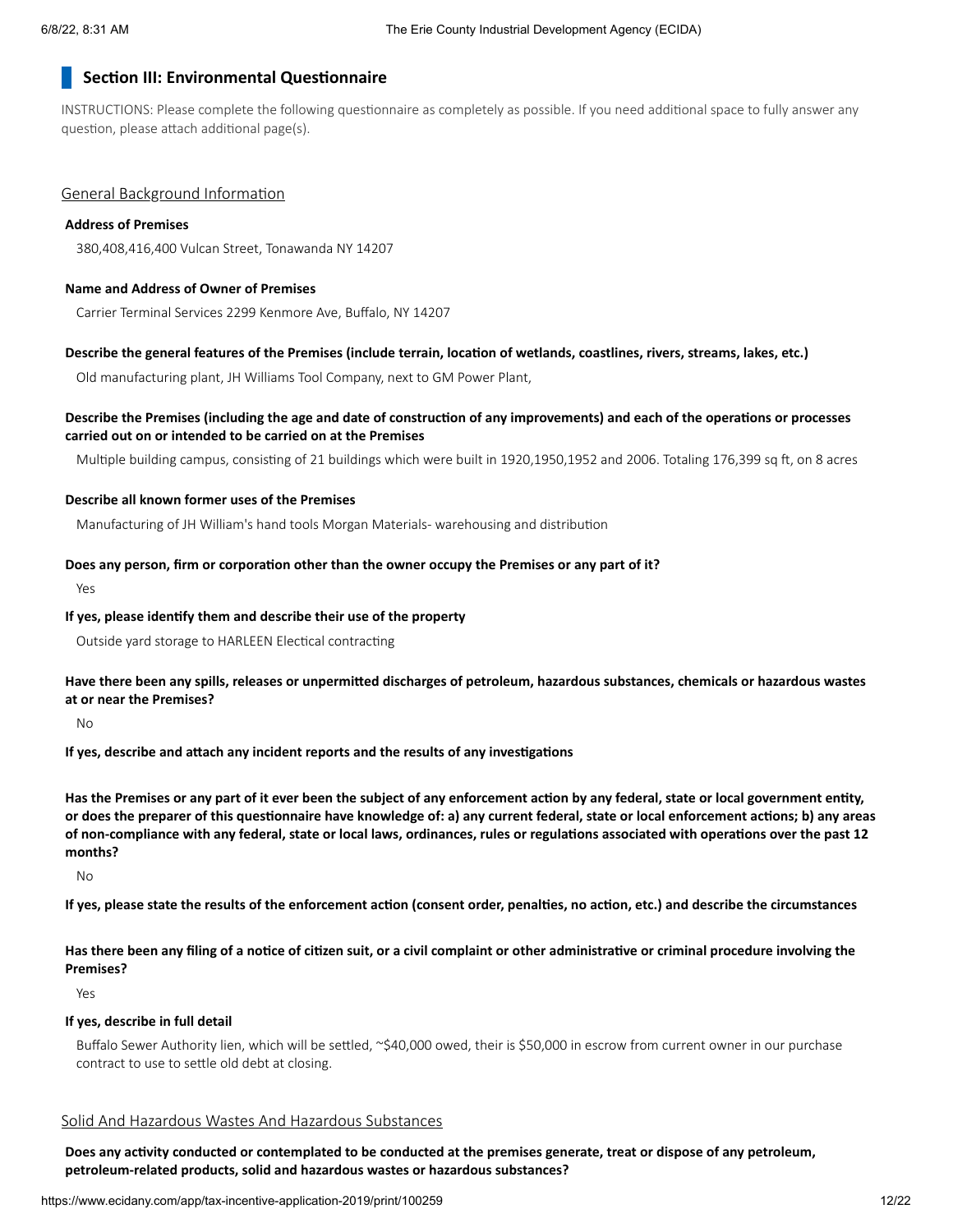No

**If yes, provide the Premises' applicable EPA (or State) identification number**

Have any federal, state or local permits been issued to the Premises for the use, generation and/or storage of solid and hazardous **wastes?**

No

**If yes, please provide copies of the permits.**

**Identify the transporter of any hazardous and/or solid wastes to or from the Premises**

Identify the solid and hazardous waste disposal or treatment facilities which have received wastes from the Premises for the past two **(2) years**

Does or is it contemplated that there will occur at the Premises any accumulation or storage of any hazardous wastes on-site for **disposal for longer than 90 days?**

No

**If yes, please identify the substance, the quantity and describe how it is stored**

#### Discharge Into Waterbodies

Briefly describe any current or contemplated industrial process discharges (including the approximate volume, source, type and **number of discharge points). Please provide copies of all permits for such discharges**

Identify all sources of discharges of water, including discharges of waste water, process water, contact or noncontact cooling water, **and stormwater. Attach all permits relating to the same. Also identify any septic tanks on site**

**Is any waste discharged into or near surface water or groundwaters?**

No

If yes, please describe in detail the discharge including not only the receiving water's classification, but a description of the type and **quantity of the waste**

#### Air Pollution

Are there or is it contemplated that there will be any air emission sources that emit contaminants from the Premises?

 $N<sub>0</sub>$ 

If yes, describe each such source, including whether it is a stationary combustion installation, process source, exhaust or ventilation **system, incinerator or other source**

**Are any of the air emission sources permitted?**

No

**If yes, attach a copy of each permit.**

#### Storage Tanks

List and describe all above and under ground storage tanks at the Premises used to store petroleum or gasoline products, or other chemicals or wastes, including the contents and capacity of each tank. Please also provide copies of any registrations/permits for the **tanks**

Have there been any leaks, spills, releases or other discharges (including loss of inventory) associated with any of these tanks?

No

If yes, please provide all details regarding the event, including the response taken, all analytical results or reports developed through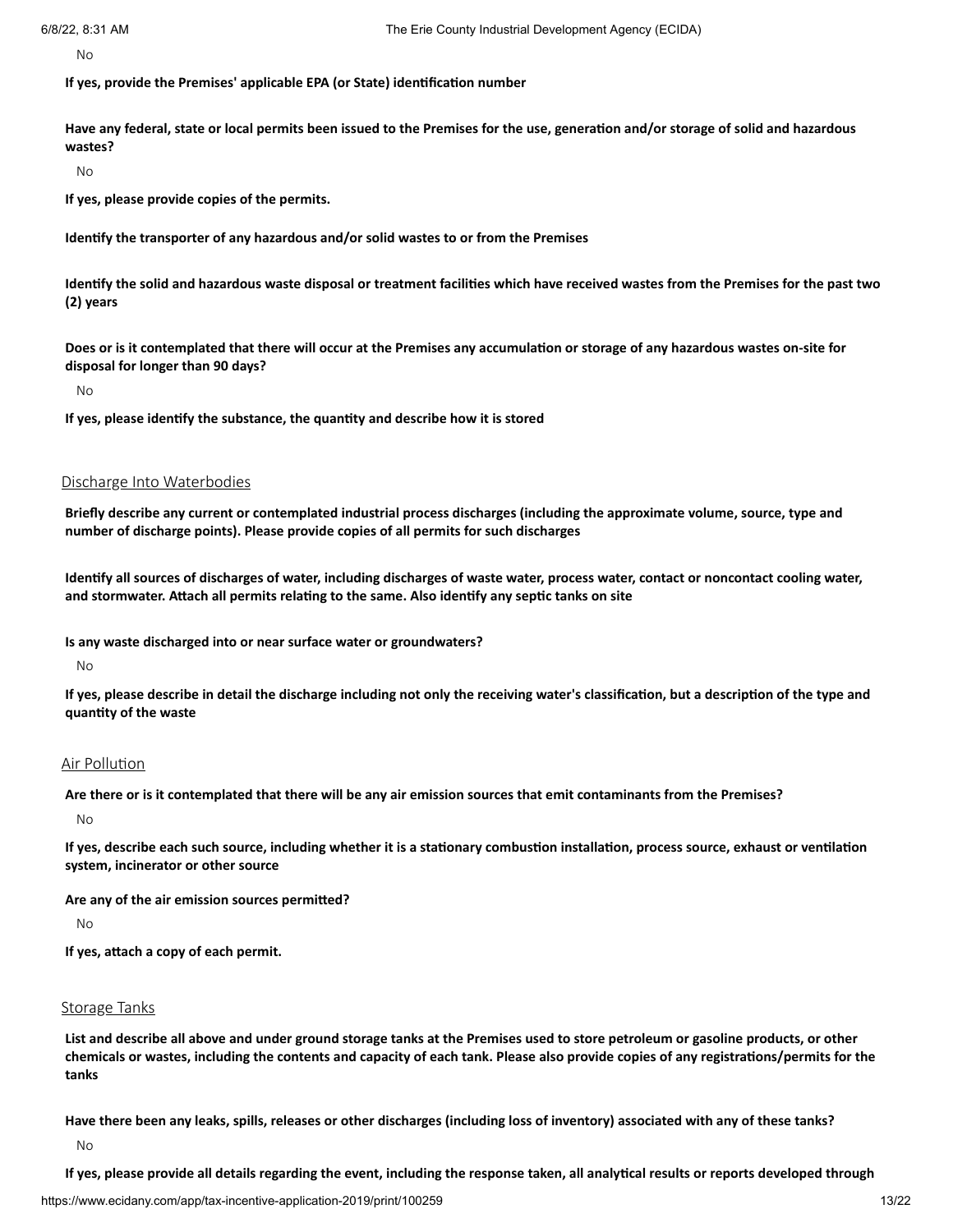**investigation (whether internal or external), and the agencies which were involved**

#### Polychlorinated Biphenyls ("PCB" or "PCBs") And Asbestos

Provide any records in your possession or known to you to exist concerning any on-site PCBs or PCB equipment, whether used or **stored, and whether produced as a byproduct of the manufacturing process or otherwise.**

**Have there been any PCB spills, discharges or other accidents at the Premises?**

No

**If yes, relate all the circumstances**

**Do the Premises have any asbestos containing materials?**

No

**If yes, please identify the materials**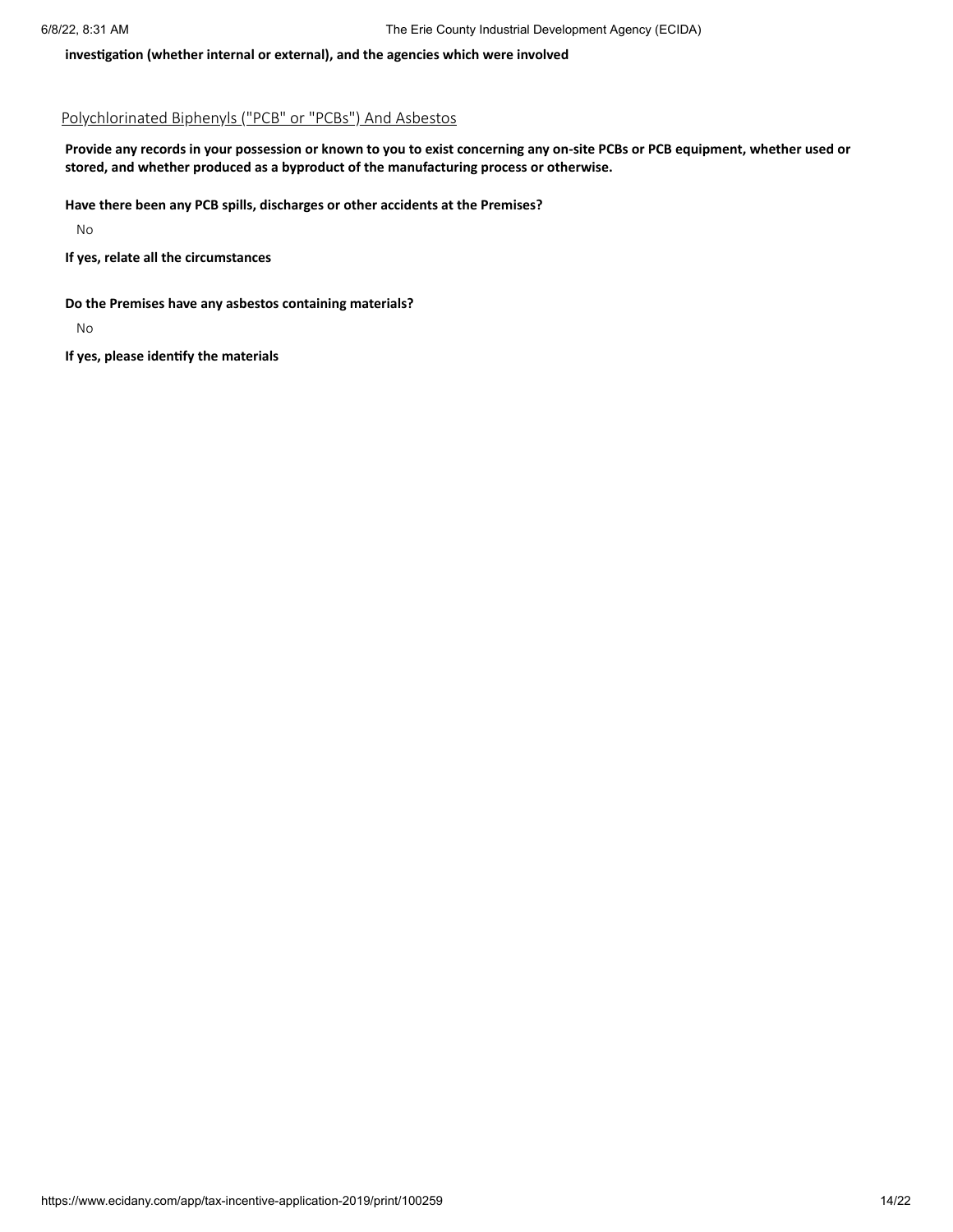#### **Section IV: Facility Type - Single or Multi Tenant**  $\mathbb{R}^n$

## **Is this a Single Use Facility or a Multi-Tenant Facility?**

Single Use Facility

## For Single Use Facility

| <b>Occupant Name</b>  | Speed Global Services |
|-----------------------|-----------------------|
| <b>Address</b>        | 2299 Kenmore Ave      |
| <b>Contact Person</b> | Speed Global Services |
| Phone                 | (716) 876-2235        |
| Fax                   |                       |
| E-Mail                | jcasullo@speedgs.com  |
| Federal ID#           | 16-1092772            |
| <b>SIC/NAICS Code</b> | 493110                |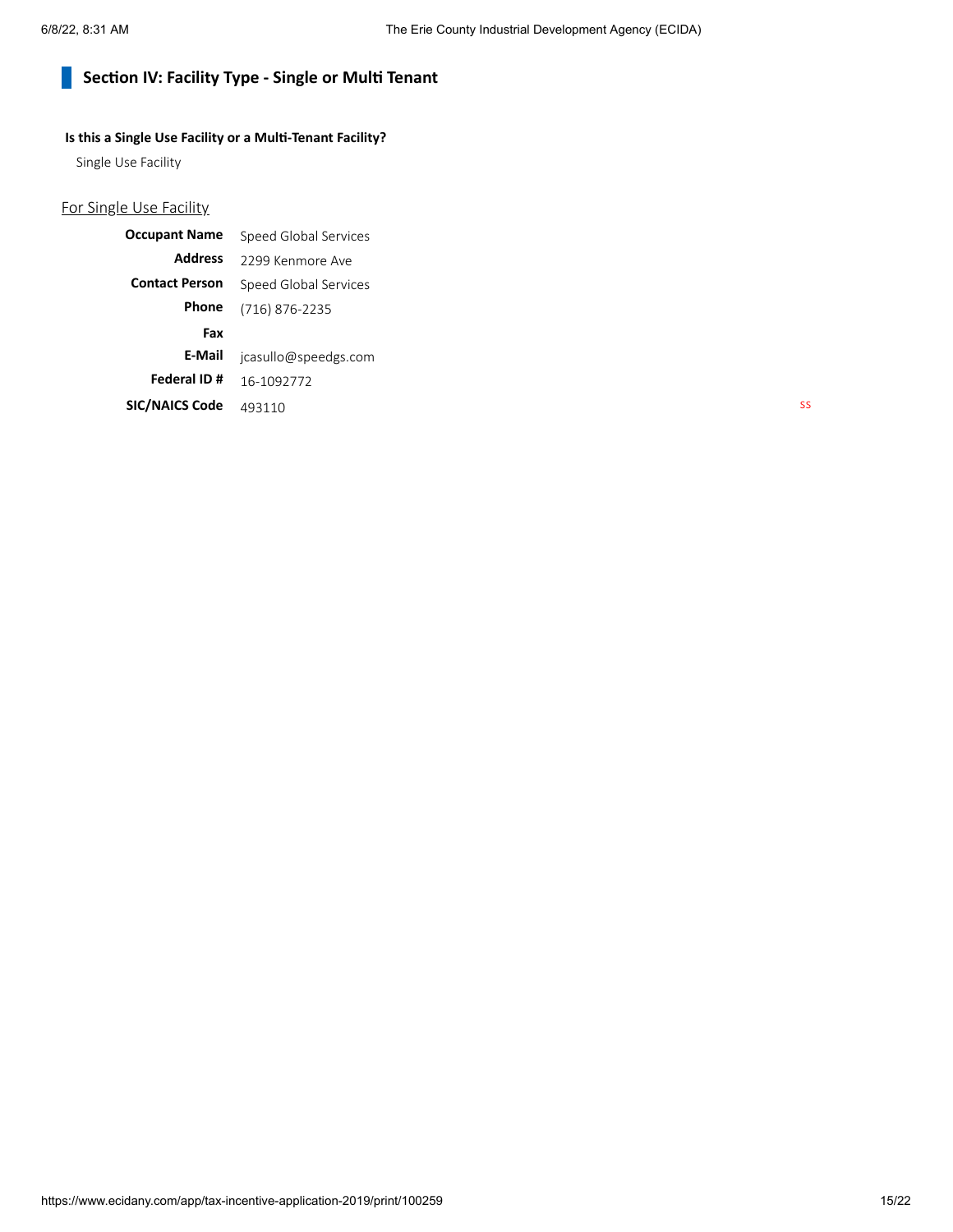## **Section V: Tenant Information**

## **PART 1 TO BE COMPLETED BY LESSEE (DEVELOPER)**

**Tenant Name** Speed Global Services **Property Address:** 2299 Kenmore Ave. **City/Town/Village** Tonawanda, NY 14207 The following information is an outline relative to the potential client and their proposed contract to sublease space in the above reference facility **Amount of space to be leased (square feet)** 170,221 **What percentage of the building does this represent?** 100 **Are terms of lease: NET If GROSS lease, please explain how Agency benefits are passed to the tenant Estimated date of occupancy**

2/1/2023

## **PART 2 TO BE COMPLETED BY PROPOSED TENANT**

#### **Company Name:**

Speed Global Services **Local Contact Person:**

Joey Casullo

**Title:**

#### **Current Address:**

2299 Kenmore Ave

#### **Phone:**

(716) 245-9844

**Fax:**

**E-Mail:**

jcasullo@speedgs.com

**Website:**

speedgs.com

**Company President/General Manager:**

Carl Savarino-CEO

**Number of employees moving to new project location:**

7 **Part-Time:**  $\overline{A}$ 

**Total:**

11

Please describe briefly the nature of the business in which the proposed tenant is/will be engaged. This should include NAICS Code; type **of business and products or services; percent of total sales in Erie County and the United States:**

493110- Warehousing and Distribution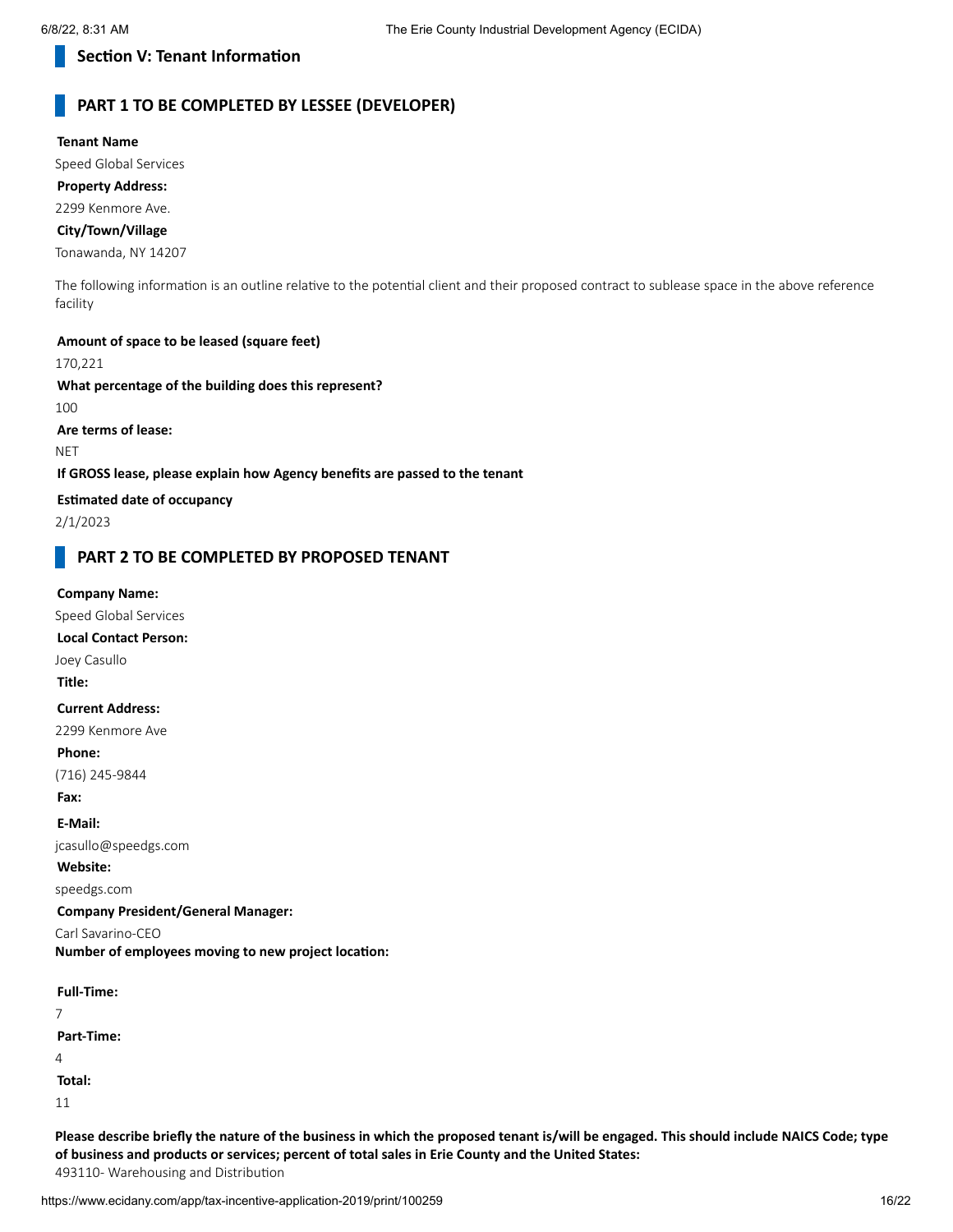Attach additional information as necessary.

#### **History of Company (i.e. start-up, recent acquisition, publicly traded)**

Buffalo born and raised family business that is 76 years old. Started as just a trucking company and now services customer all around the world. With over 2 million sq ft of warehousing here in Buffalo.

#### **Please list the square footage which the proposed tenant will lease at the Project location**

170,221

#### **Please list the square footage which the proposed tenant leases at its present location(s)**

38,402

#### **Describe the economic reason for either the increase or decrease in leased space.**

Warehousing and Distribution business is growing with the Supply Chain issues around the world. Being located on the border of Canada just 2 hours away from Toronto which is the largest city in Canada with 2.6 million people always has opportunity for new business.

## Will the project result in a relocation and/or abandonment of other tenant/user(s) facilities in Erie County, or New York State? No

#### **If owned, what will happen to the existing facility once vacated?**

# **If leased, when does lease expire?**

12/31/1969

Are any of the proposed tenant's current operations located in facilities which have received an Industrial Development Agency benefit? Yes

## **If yes, please provide details as to location, and amount of leased space, how long leased?**

2299 Kenmore Ave, 100% leased to Speed Global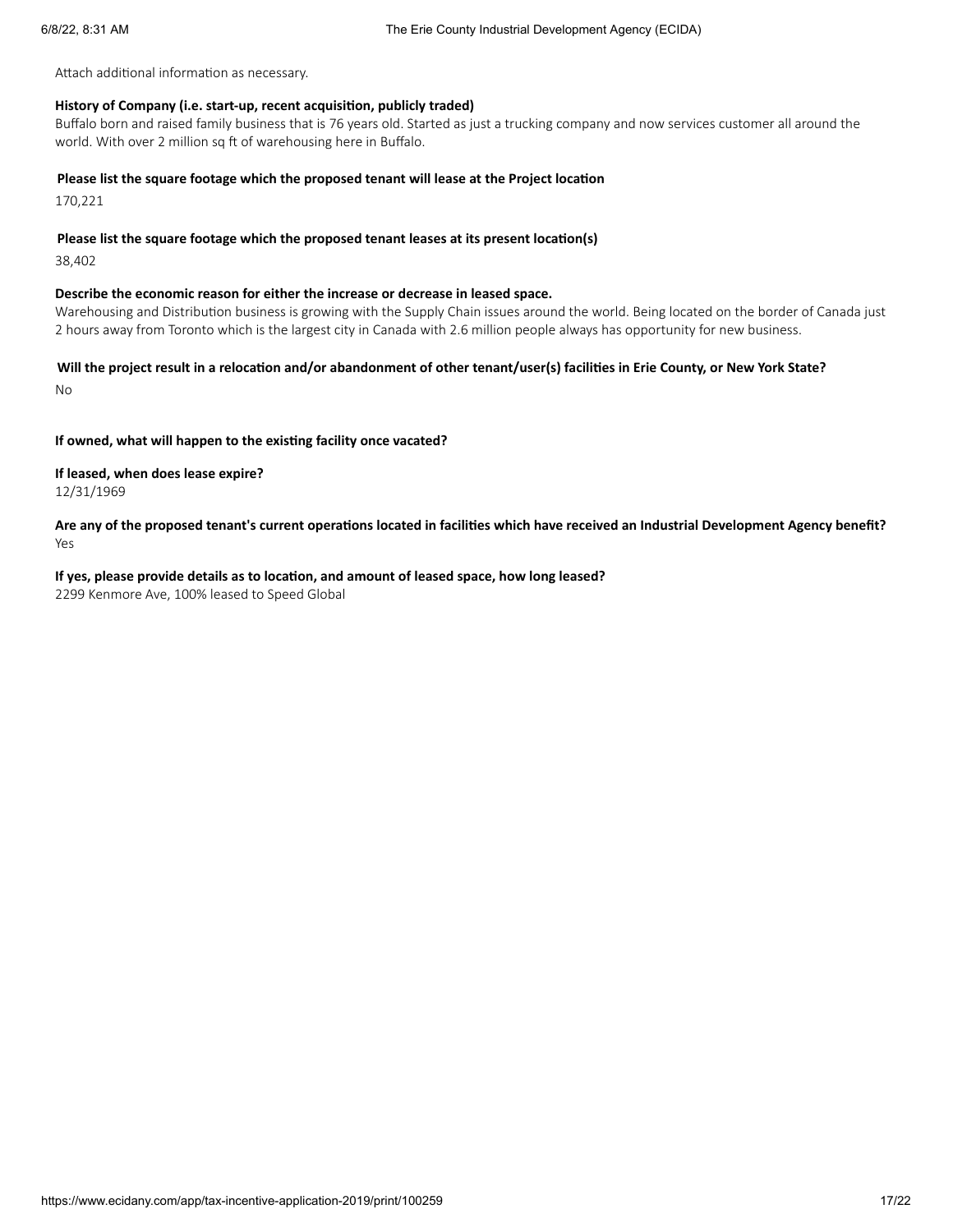## **Section VI: Retail Determination**

To ensure compliance with Section 862 of the New York General Municipal Law, the Agency requires additional information if the proposed Project is one where customers personally visit the Project site to undertake either a retail sale transaction or to purchase services.

Please answer the following:

## Will any portion of the project (including that portion of the costs to be financed from equity or other sources) consist of facilities or property that are or will be primarily used in making sales of goods or services to customers who personally visit the project site?

No

If yes, complete the Retail Questionnaire Supplement below. **If no, proceed to the next section.**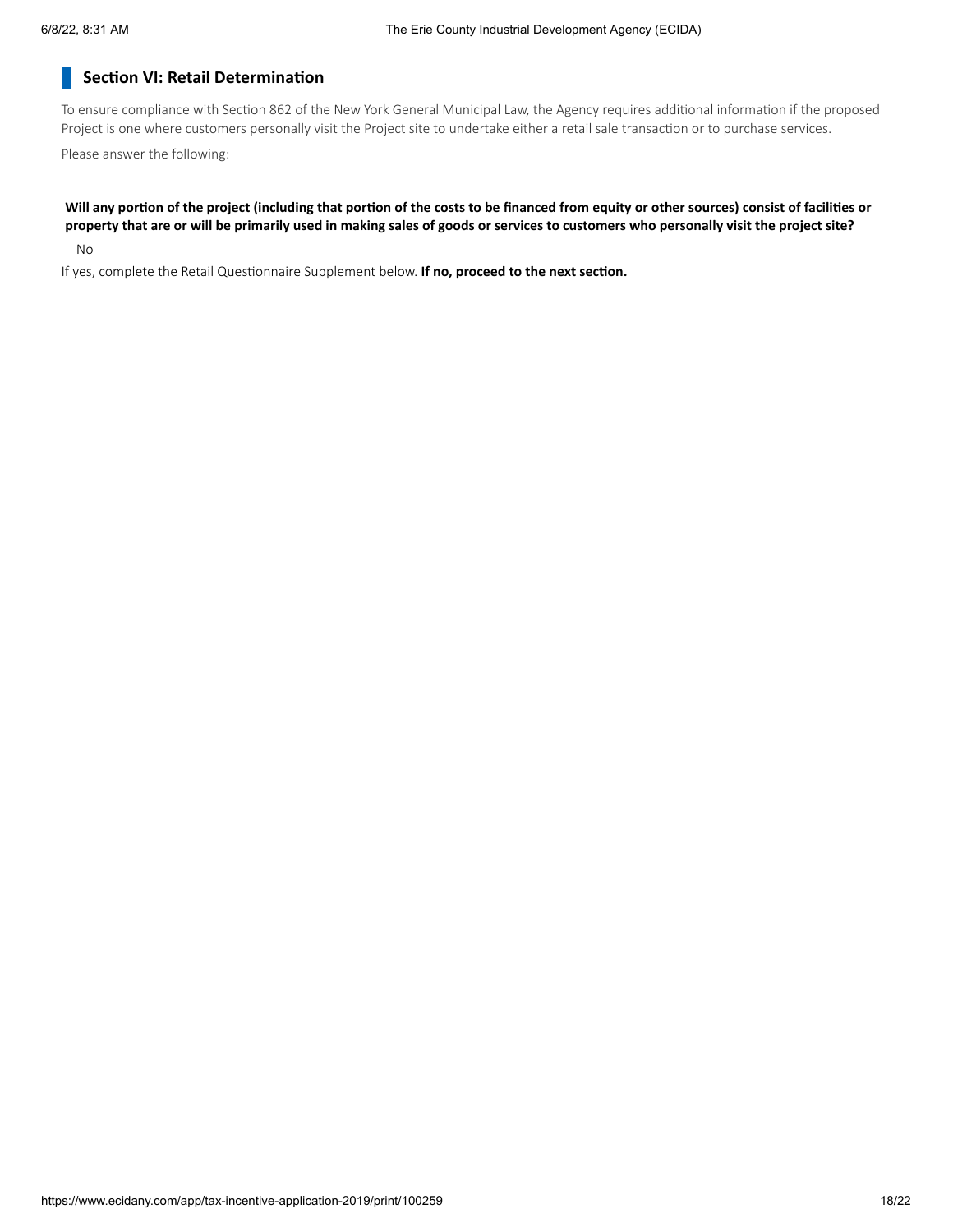#### **Section VII: Adaptive Reuse Projects** H.

Adaptive Reuse is the process of adapting old structures or sites for new purposes.

#### **Are you applying for tax incentives under the Adaptive Reuse Program?**

No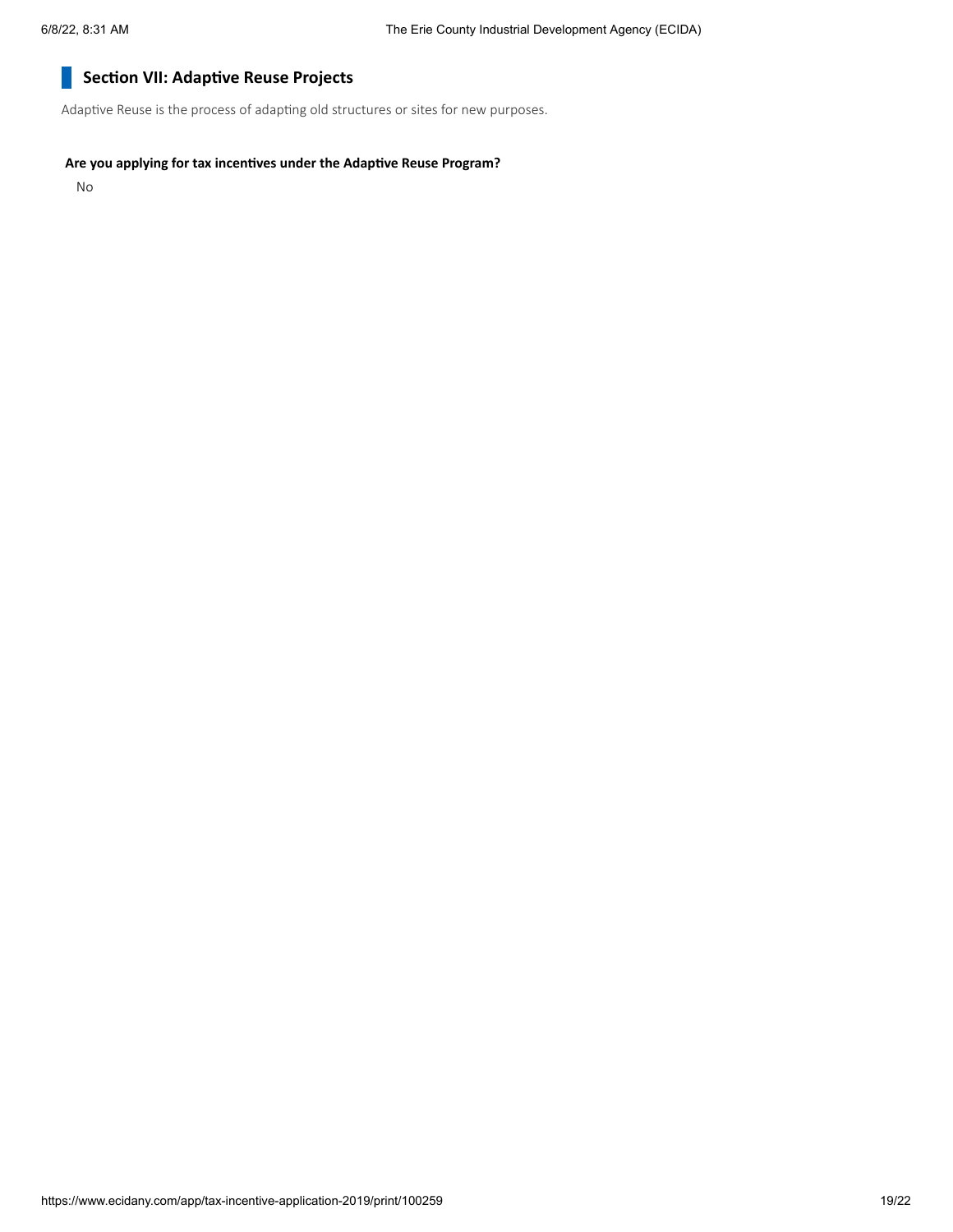## **Section VIII: Inter-Municipal Move Determination**

The Agency is required by state law to make a determination that, if completion of a Project benefiting from Agency Financial Assistance results in the removal of an industrial or manufacturing plant of the project occupant from one area of the state to another area of the state or in the abandonment of one or more plants or facilities of the project occupant located within the state, Agency financial Assistance is required to prevent the project occupant from relocating out of the state, or is reasonably necessary to preserve the project occupant's competitive position in its respective industry.

#### **Current Address**

2299 Kenmore Ave

#### **City/Town**

Buffalo

#### **State**

New York

#### **Zip Code**

14207

Will the project result in the removal of an industrial or manufacturing plant of the Project occupant from one area of the state to **another area of the state?**

 $N<sub>0</sub>$ 

Will the project result in the abandonment of one or more plants or facilities of the Project occupant located within the state? No

If Yes to either question, explain how, notwithstanding the aforementioned closing or activity reduction, the Agency's Financial Assistance is required to prevent the Project from relocating out of the State, or is reasonably necessary to preserve the Project **occupant's competitive position in its respective industry:**

**Does this project involve relocation or consolidation of a project occupant from another municipality?**

| <b>Within New York State</b>              | No. |
|-------------------------------------------|-----|
| <b>Within Erie County</b>                 | No. |
| $\sim$ $\sim$ $\sim$ $\sim$ $\sim$ $\sim$ |     |

**If Yes to either question, please, explain**

**Will the project result in a relocation of an existing business operation from the City of Buffalo?**

No

If yes, please explain the factors which require the project occupant to relocate out of the City of Buffalo (For example, present site is **not large enough, or owner will not renew leases etc.)**

What are some of the key requirements the project occupant is looking for in a new site? (For example, minimum sq. ft., 12 foot **ceilings, truck loading docs etc.)**

If the project occupant is currently located in Erie County and will be moving to a different municipality within Erie County, has the project occupant attempted to find a suitable location within the municipality in which it is currently located?

No

**What factors have lead the project occupant to consider remaining or locating in Erie County?**

If the current facility is to be abandoned, what is going to happen to the current facility that project occupant is located in?

Please provide a list of properties considered, and the reason they were not adequate. (Some examples include: site not large enough, layout was not appropriate, did not have adequate utility service, etc.) Please include full address for locations.